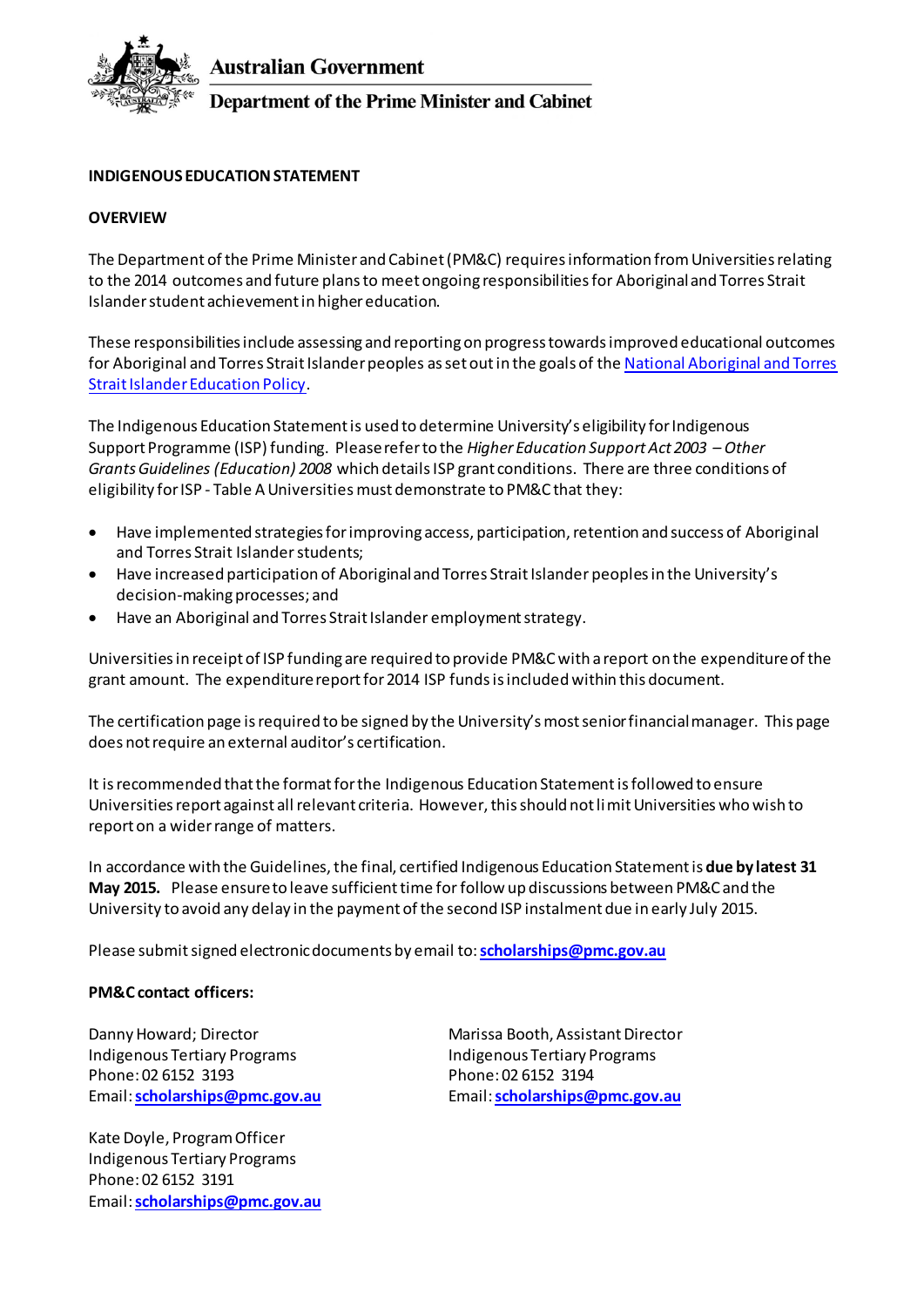#### **FORMAT FOR INDIGENOUS EDUCATION STATEMENT**

While it is recommended that this format is followed to ensure Universities report against all relevant criteria, Universities are invited to comment on a wider range of matters.

#### **University of Southern Queensland**

**College for Indigenous Studies, Education and Research** (previously named Centre for Australian Indigenous Studies)

### **SECTION 1 ACHIEVEMENT OF NATIONAL ABORIGINAL AND TORRES STRAIT ISLANDER EDUCATION POLICY (AEP) GOALS IN 2014 AND PLANS FOR FUTURE YEARS**

Please provide evidence of:

- strategies you have implemented which seek to achieve the AEP goals and your assessment of whether these strategies are working;
- constraints on your ability to achieve the AEP goals; and
- plans for future improvement of existing strategies or implementation of new strategies to meet each of the AEP goals relevant to higher education.

### **The AEP goals (paraphrased) relating to higher education are to:**

- 1 Establish effective arrangements for the participation of Aboriginal and Torres Strait Islander peoples in educational decision-making.
- 2 Increase the number of Aboriginal and Torres Strait Islander peoples employed, as academic and non-academic staff in higher education institutions.
- 3 Ensure equitable access of Aboriginal and Torres Strait Islander students to higher education.
- 4 Achieve the participation of Aboriginal and Torres Strait Islander students in higher education, at rates commensurate with those of all other Australians.
- 5 Enable Aboriginal and Torres Strait Islander students to attain the same graduation rates from award courses in higher education as for other Australians.
- 6 To provide all Australian students with an understanding of and respect for Aboriginal and Torres Strait Islander traditional and contemporary cultures.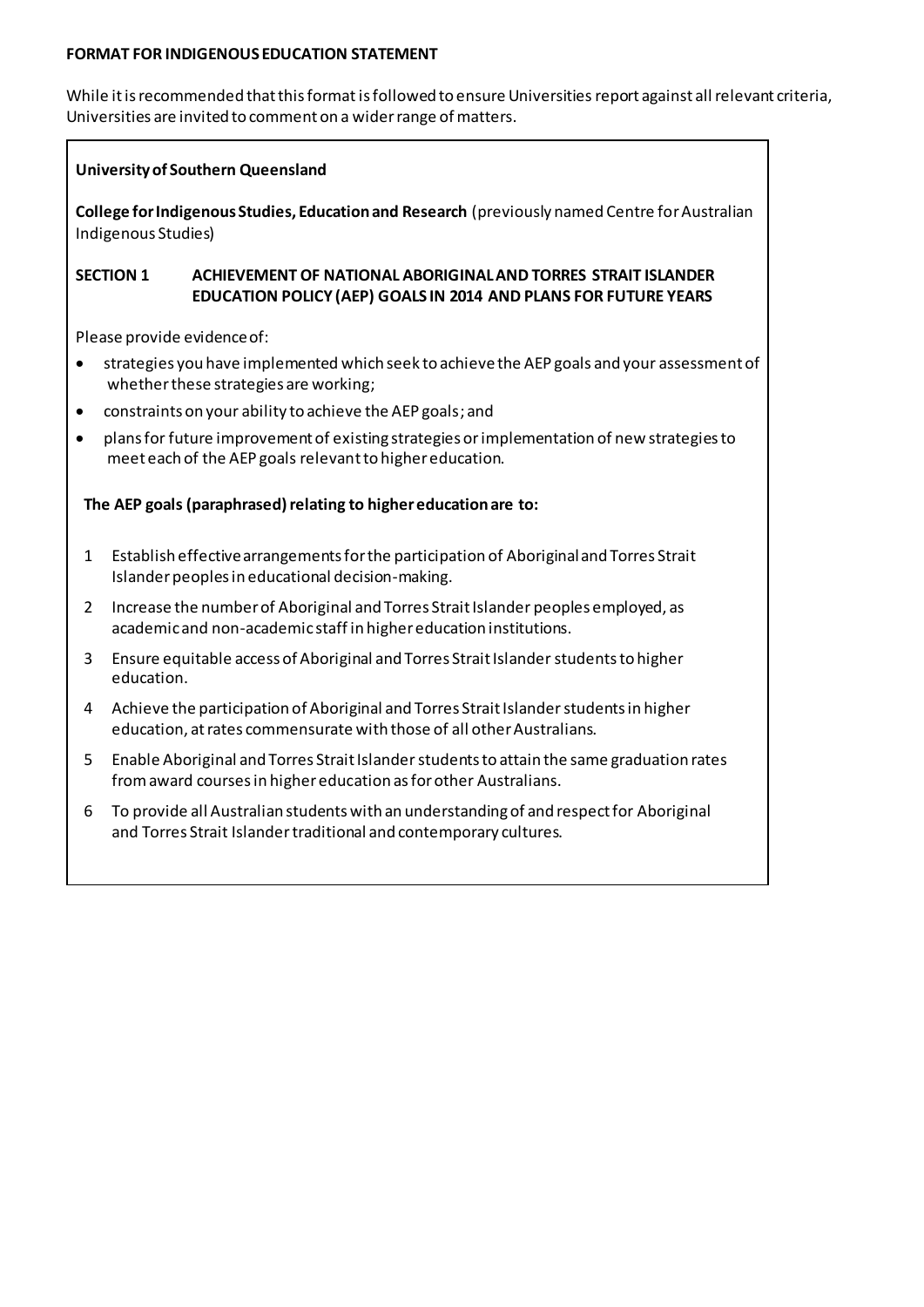# **1. Establish effective arrangements for the participation of Aboriginal and Torres Strait Islander people in educational decision-making.**

Your response to this goal needs to address but is not limited to the following points:

- The number of Aboriginal and Torres Strait Islander people involved in institutional **decisionmaking processes** and the nature of their involvement, i.e. memberships on boards, committees etc.
- If there is **no** Aboriginal and Torres Strait Islander membership on key decision making bodies, please **provide an explanation**.
- The **roles and responsibilities** of Aboriginal and Torres Strait Islander leaders within your institution.

# **Effective Arrangements for the Participation of Aboriginal and Torres Strait Islander Peoples in Educational Decision-Making**

The University of Southern Queensland has implemented a set of arrangements ensuring the representation of Aboriginal and Torres Strait Islander peoples on key committees. Representation and participation within the key committee structures of the University has resulted in a transformed operational landscape. As a result of a substantive and strategic engagement with the advice provided by Aboriginal and Torres Strait Islander peoples, there has been a further strengthening of Aboriginal and Torres Strait Islander education across the University. For example, the University's Office of Research and Higher Degrees, via the Human Research Ethics Committee, is working to develop an application process that is cognisant of the research needs of Aboriginal and Torres Strait Islander communities, to set in place rigorous ethical procedures that work to safeguard Aboriginal and Torres Strait Islander peoples and communitiesin the research process. Thesearrangements are coupled with the formulation of key documents in research, cultural protocols and reconciliation that work to underpin and further develop Aboriginal and Torres Strait Islander higher education activity within the University.

# **Key USQ Aboriginal and Torres Strait Islander Documents**

The **USQ Reconciliation Action (Draft) Plan (RAP)** represents a commitment by the University to improving higher education and employment for Aboriginal and Torres Strait Islander people s. The Draft RAP has involved a wide stakeholder consultation process and has been informed by the recommendations of the 'Behrendt' Report (2012) and the Universities Australia Indigenous Cultural Competency Framework. At the end of 2014 the RAP advanced from Draft to Final document stage and was forwarded to Reconciliation Australia for ratification.

The **Indigenous Research Strategy** draft document was disseminated for wide consultation within the University in 2014 with the Office of Research and Higher Degrees engaging intensively with the Indigenous academic leadership and staff of the College for Indigenous Studies, Education and Research. Once finalised, the Indigenous Research Strategy is to be implemented in 2015.

The draft guidelines for **Cultural Protocols for Working with Aboriginal and Torres Strait Islander Peoples**were developed in consultation with the Vice Chancellor's Elders and Valued Persons Advisory Group, Indigenous academic and professional staff of the University. The next draft of the guidelines is now being put to the wider University community for consultation, with ratification of the final document planned to occur in 2015.

Each of the abovementioned key documents have synergies with each other and provide clear structural and operational foundation for the University in continuing its work in the area of Aboriginal and Torres Strait Islander higher education.

### **Roles and Responsibilities of Head and Professor, College for Australian Indigenous Studies**

The College for Indigenous Studies, Education and Research (CISER) – formerly known as the Centre for Australian Indigenous Knowledges (CAIK) - is critical to the University's structural and operational work for Aboriginal and Torres Strait Islander higher education. In late 2013, the University commenced a review of CAIK, which involved the restructuring and realignment of the unit via a three-stage process.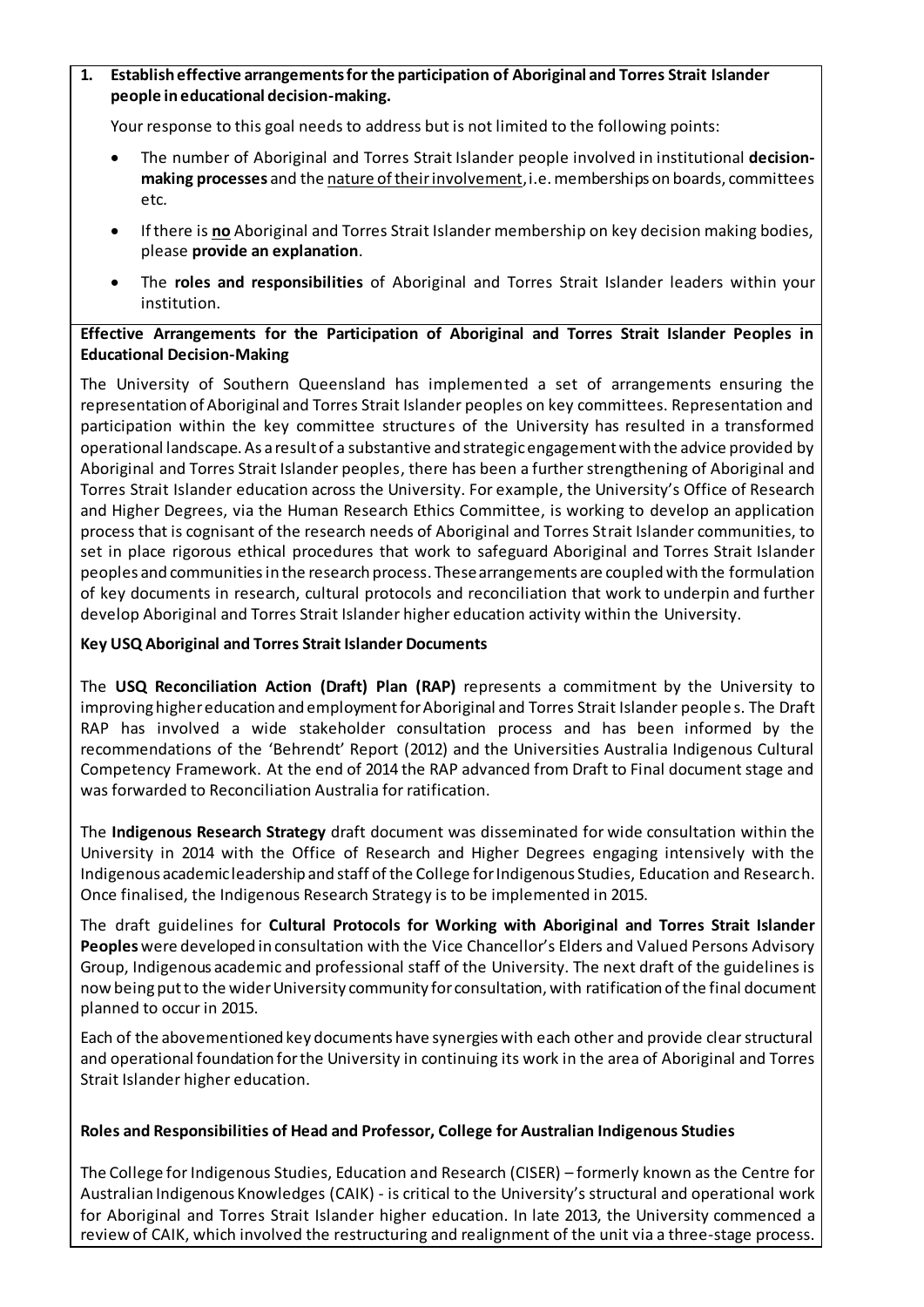Two stages were completed in 2014 (including the renaming of the unit to the College for Indigenous Studies, Education and Research) with the final stage of the realignment scheduled for the first half of 2015.

One key component of the review and realignment of CISER during 2014 was the appointment of a senior, Indigenous academic to the position of Head of the College and a senior, Indigenous professional staff member to the position of Operational Support Manager. Both positions are seen as critical to the academic and operational leadership of the College. As Head of the College, Professor Tracey Bunda works collaboratively with the Senior Deputy Vice-Chancellor, senior staff of the Academic Division, and other University academic and administrative units to achieve agreed outcomes consistent with the University's Vision, Mission and Values, strategic objectives and priorities. During 2014, the Head of the College and the Operational Support Manager Phillip Dreise, focused on ensuring that the College adheres to USQ policies, has consistent interface with processes with respect to Indigenous, academic and operational matters, and has pursued optimal collaboration and cooperation with the faculties and other work areas of USQ.

The leadership team at the College are responsible for quality and performance with respect to Indigenous matters and curriculum development, teaching and learning, research, professional activities, outreach and community engagement; the viability and quality of academic offerings and associated student experience; and for planning and aligning College resources and staffing with Academic Division and University strategic objectives. As the key site for Indigenous higher education activity within the University, the College along with with other Indigenous staff of the University contributes to decisionmaking and the provision of advice in multiple fora.

# **Key Decision Making Bodies**

A list of key committees which include the representation and participation of Aboriginal and Torres Strait Islander peoples' is as follows:

- The Vice Chancellor's **Elders and Valued Persons Advisory Group** (EVPAG) continues to provide high-level strategic advice to the Vice-Chancellor to assist her in positioning the University to pursue reconciliation and the improvement of outcomes for Aboriginal and Torres Strait Islander peoples through the activities of the University. The Elders and Valued Persons Advisory Board (EVPAB) is the principle source of high level advice to the Vice - Chancellor on Aboriginal and Torres Strait Islander/First Nations higher education issues and affairs. The EVPAB meets with the Vice-Chancellor up to three times per year with the College for Indigenous Studies, Education and Research providing the secretarial support for the EVPAG.
- **Academic Board**, which is the University's principal advisory committee to University Council on academic matters, includes an Indigenous academic staff member, elected by the academic staff of the University. The Head of the College also has representation to the Divisional academic committees where focus is given to implementation of quality Universitywide standards for adaptations to existing courses, new courses and the synergies between courses and programs.
- The Head of the College for Indigenous Studies, Education and Research is an *ex officio* member of a number of University committees, boards and management groups, including the **Social Justice Strategy Board; Aboriginal and Torres Strait Islander Career Development and Employment Strategy Committee**; Senior Operational Committees such as the **Academic DivisionHeads Group**. Additionally, the Head of the College meets regularly with the Deputy Vice-Chancellor (Students and Communities) to discuss matters such as the development and strategic implementation of the USQ Cultural Protocols for Working with Aboriginal and Torres Strait Islander peoples.
- Indigenous academic and professional staff leadership within the University contribute to operationalising matters through a range of committees, management groups and working parties, including **Academic Division operational Committees**; the **Reconciliation Action Plan Working Group**; and the **Human Research Ethics Committee**.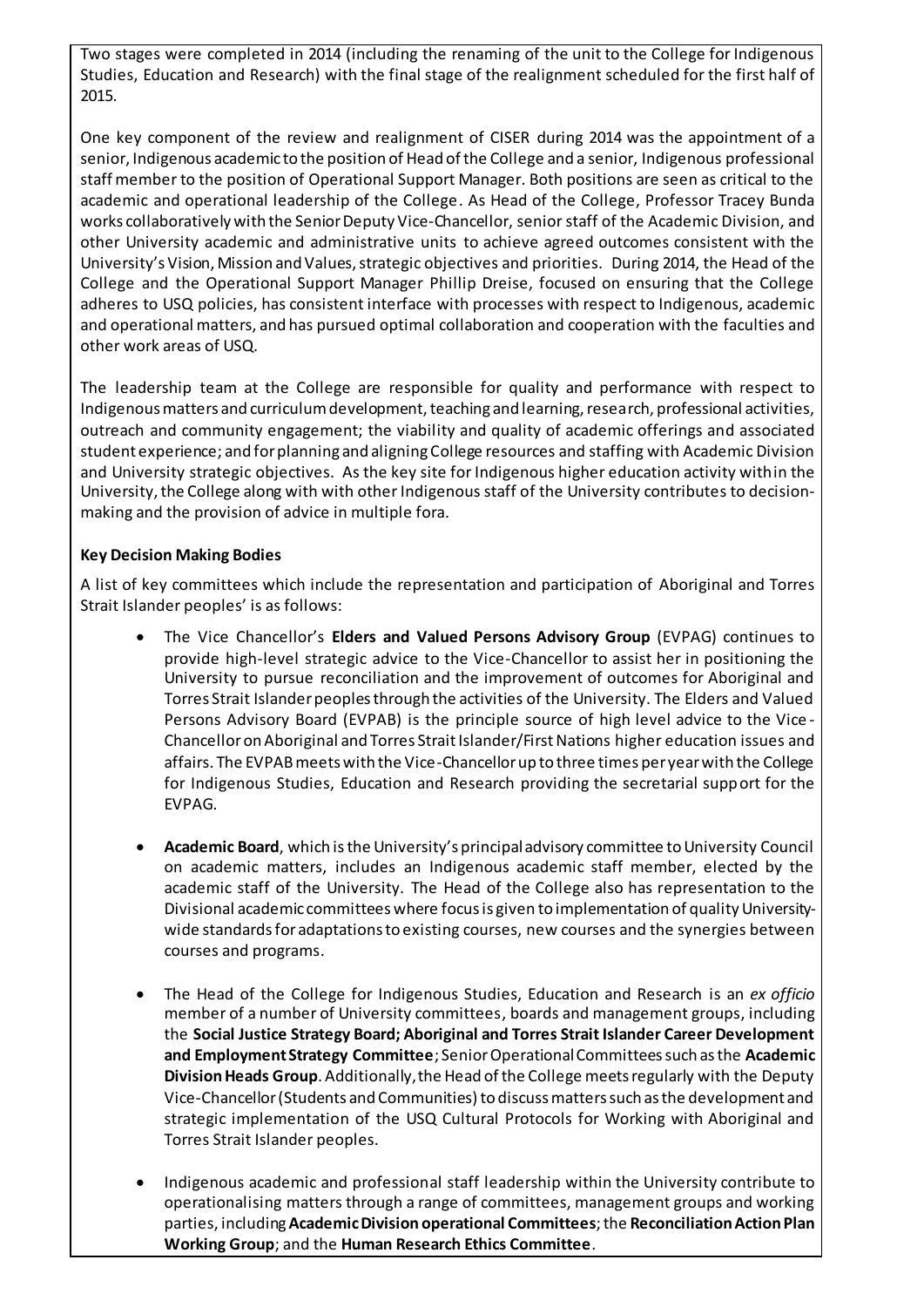- **Buallum Jarl-Bah Aboriginal and Torres Strait Islander Engagement Committee** has been operating as an effective advisory body to the USQ Fraser Coast campus for many years and has active Indigenous community participation.
- **2. Increase the number of Aboriginal and Torres Strait Islander staff employed as academic and nonacademic staff in higher education institutions.**

Your response to this goal needs to address but is not limited to the following points:

- An outline of your active **Aboriginal and Torres Strait Islander Employment Strategy** including details on how it was authored, how current it is and whether or not it is publicly accessible on the internet. (please provide a current link)
- Information on your **strategies for increasing** numbers of Aboriginal and Torres Strait Islander staff employed at your University. (Please provide a link to your Employment statement).
- The **number of Indigenous-specific positions** at your University, detailed by occupation and level.
- The **current number of Aboriginal and Torres Strait Islander staff at your University** and their roles across the University (including numbers in academic and non-academic roles, and by level).

#### **Aboriginal and Torres Strait Islander Employment Strategy**

USQ's commitment to increase the educational, employment, training and career development opportunities for Aboriginal and Torres Strait Islander people is conveyed through the USQ Enterprise Agreement 2014-2017, the employment strategy and the Aboriginal and Torres Strait Islander Career Development and Employment Strategy Steering Committee.

As an outcome of enterprise bargaining negotiations in 2005, the Vice-Chancellor announced the establishment of a Representative Steering Committee to oversee the development and implementation of an Indigenous Employment Strategy. The Committee includes representatives from University senior management, academic and professional employees, staff within the College for Indigenous Studies, Education and Research, the NTEU and USQ Human Resources. The original USQ Aboriginal and Torres Strait Islander Career Development and Employment Strategy was approved for implementation by USQ Council in November 2005.

The Employment Strategy was revised in 2011, and again in 2013, to incorporate the status of the 2006 strategies and U[SQ's Enterprise Bargaining Agreement 201](http://www.usq.edu.au/hr/empcond/ea2014)4 – 2017 principles, and include operational strategies for which the Indigenous Employment Strategy Coordinator would be responsible. The 2013 update also addressed some content inaccuracies. The revise[d Strategy document](http://www.usq.edu.au/hr/polproc/partc/~/media/USQ/HR/Other/IndigenousEmploymentStrategypdf.ashx) is located within the USQ Aboriginal and Torres Strait Islander Employment Policy and Procedure –both documents are publically available at [http://policy.usq.edu.au/documents.php?id=13342PL.](http://policy.usq.edu.au/documents.php?id=13342PL)

The Policy document itself was revised in late 2013 to reflect USQ cultural protocols and update committee membership. The Strategy document is continually evolving as USQ continues to align the employment strategy to the *Guiding Principles for developing Indigenous Cultural Competencies in Australian Universities*(Best Practice Framework), the *Review of Higher Education Access and Outcomes for Aboriginal and Torres Strait Islander People* (Behrendt Report September 2012), the *National Indigenous Higher Education Workforce Strategy* and USQ's Strategic Plan.

USQ's '3-year HR Recruitment Strategy' was endorsed by the Aboriginal and Torres Strait Islander Career Development and Employment Strategy Steering Committee in 2013 and approved initiatives are now included in the revised Aboriginal and Torres Strait Islander Career Development and Employment Strategy. This strategy provides an overview of the career and development initiatives that USQ aimsto implement over 2013-2015 to increase its number of Aboriginal and Torres Strait Islander employees.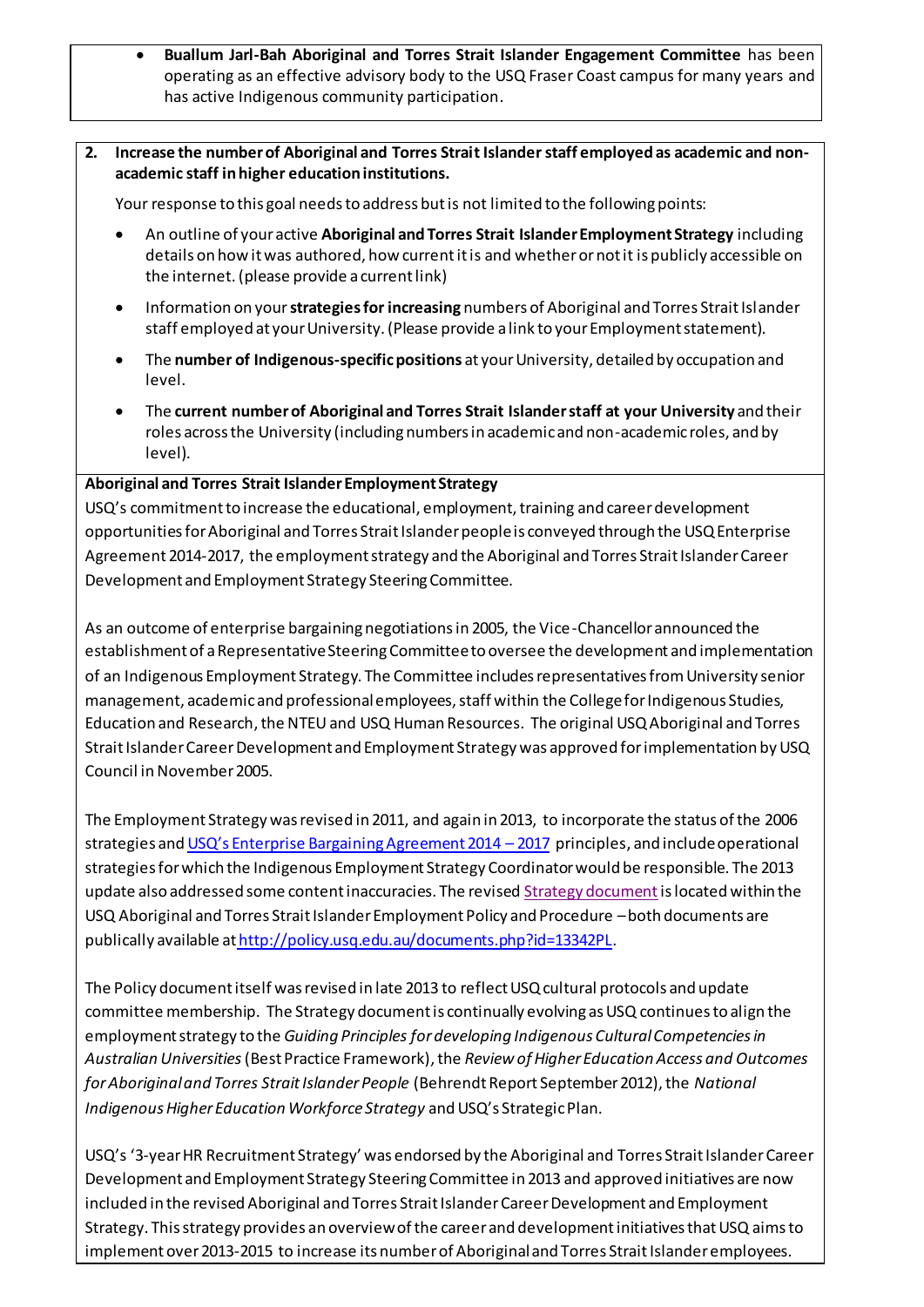In March 2011, USQ's Human Resources appointed an Indigenous Employment Strategy Coordinator, a position which was established in the Staff Equity and Diversity section of Human Resources. In 2013 USQ's restructure saw the position retitled to Human Resource Officer (Indigenous Employment) within Human Resources. During 2014, the Human Resource Officer (Indigenous Employment) continued to build public awareness of USQ's Employment strategies through networking, communication and collaborative strategies such as promoting USQ activities at various Indigenous employment events in Toowoomba and Brisbane, and attending local Indigenous community meetings.

# **Strategies for Increasing Numbers of Aboriginal and Torres Strait Islander Staff**

Since the appointment of the Human Resource Officer (Indigenous Employment), USQ has actively progressed a range of strategies for increasing the numbers of Aboriginal and Torres Strait Islander Australians employed at USQ. These have included implementation of the Aboriginal and Torres Strait Islander traineeship program and continuation of the Aboriginal and Torres Strait Islander Cultural Awareness program. The Aboriginal and Torres Strait Islander Cultural Awareness program is aimed at increasing USQ employee (academic and professional) awareness of history, culture, protocols and communication styles to develop individual and organisational culture awareness and inclusive practices. In 2014, two generic training sessions were provided and one On-Country workshop was held in the Toowoomba region and was facilitated for USQ employees.

Other activities have included the review, development and implementation strategies to promote the Aboriginal and Torres Strait Islander career development and employment strategies (eg HR website updated, promotional brochures and pamphlets developed, attendance at employment Expos, community meetings, USQ news articles and executive invites to launch events) is an integral component of continuity and seeks to achieve quality standards as benchmarked at national levels in other similar universities. Further Information is located on the [USQ Aboriginal and Torres Strait Islander Employment](http://www.usq.edu.au/hr/equitydiversity/eopolproc/aboriginaltorresstraitislanderemp)  [website](http://www.usq.edu.au/hr/equitydiversity/eopolproc/aboriginaltorresstraitislanderemp)

# **Table 1 – Permanent Indigenous (Continuing) and Fixed term Positions**

There are currently 18 Aboriginal and Torres Strait Islander identified positions at USQ. Details are provided in Table 1 below:

| Faculty/Division                                          | Occupation                                                    | Level                    |
|-----------------------------------------------------------|---------------------------------------------------------------|--------------------------|
| College for Indigenous Studies, Education<br>and Research | Head                                                          | <b>Executive Package</b> |
| College for Indigenous Studies, Education<br>and Research | Lecturer (2 positions)                                        | Academic Level B         |
| Faculty of Heath, Nursing and Midwifery                   | Lecturer (Indigenous Nursing)                                 | Academic Level B         |
| College for Indigenous Studies, Education<br>and Research | Indigenous Research Fellow                                    | Academic Level A         |
| College for Indigenous Studies, Education<br>and Research | Senior Indigenous Engagement Officer                          | HEW 7                    |
| <b>Students and Communities</b>                           | Indigenous Marketing Officer                                  | HEW 6                    |
| College for Indigenous Studies, Education<br>and Research | Indigenous Engagement Officer                                 | HEW 5                    |
| College for Indigenous Studies, Education<br>and Research | Associate Indigenous Liaison Officer                          | HEW <sub>5</sub>         |
| College for Indigenous Studies, Education<br>and Research | Associate Indigenous Student Liaison Officer<br>(2 positions) | HEW <sub>5</sub>         |
| Human Resources                                           | Indigenous Employment Strategy<br>Coordinator                 | HEW <sub>5</sub>         |
| Academic Services                                         | Administration Officer                                        | HEW 4                    |
| <b>Human Resources</b>                                    | Business/Business Administration Trainee/s<br>(5 positions)   | Trainee                  |

### **Table 1 – Aboriginal and Torres Strait Islander Identified positions**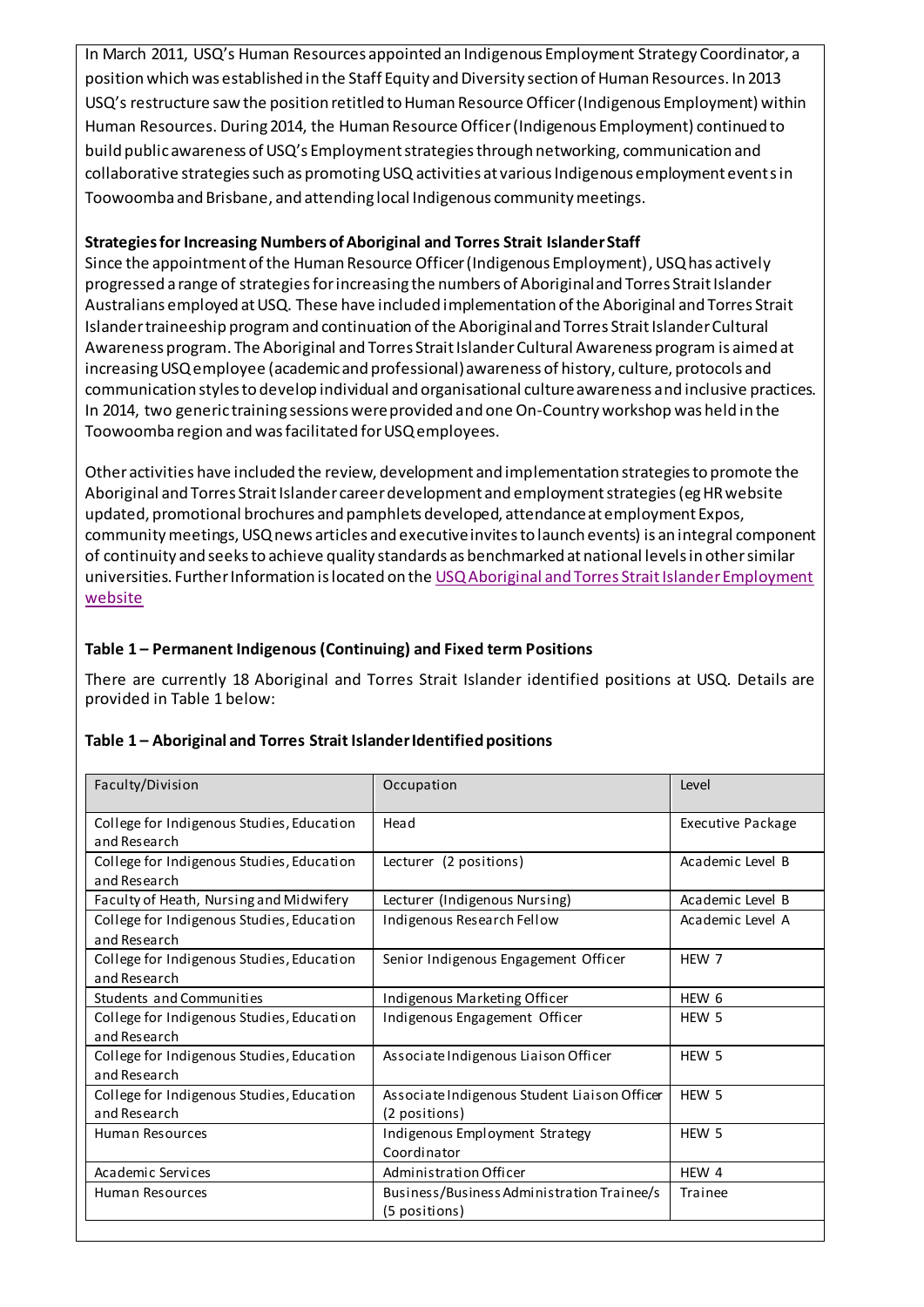*The current number of Aboriginal and Torres Strait Islander staff at your institution and their roles across the university (including numbers in academic and non-academic roles, and by level).*

The number of Aboriginal and Torres Strait Islander employees within USQ currently is provided in the Tables below:

#### **Table 2 – Continuing and Fixed term positions**

| Faculty/Division                            | <b>Total Employees</b> | Academic      | Professional |
|---------------------------------------------|------------------------|---------------|--------------|
| College for Indigenous Studies, Education   | 11                     | 3             | 8            |
| and Research                                |                        |               |              |
| Faculty of Business, Education, Law and     | 3                      | $\mathfrak z$ |              |
| Arts                                        |                        |               |              |
| Faculty of Health, Engineering and Sciences | 5                      | 3             |              |
| <b>Fraser Coast</b>                         |                        |               |              |
| Academic Services Division                  |                        |               |              |
| Human Resources                             |                        |               |              |
| <b>Financial Services</b>                   |                        |               |              |
| Students and Communities Division           | 3                      |               | 3            |
| Sustainable Business Management and         |                        |               |              |
| Improvement                                 |                        |               |              |
| Totals:                                     | 28                     | ጸ             | 20           |

### **Table 3 – Traineeships (full time fixed-term)**

USQ currently employs five (5) Aboriginal and Torres Strait Islander trainees, dispersed across the below campus locations and working in the following work units as per the following table. Two trainees are studying the Certificate III in Business, two are studying the Certificate III in Business Administration and one is studying a Certificate III in Media.

| Faculty/Division                                            | <b>Total Employees</b> | Professional |
|-------------------------------------------------------------|------------------------|--------------|
| Stanthorpe Location: Queensland College of Wine Tourism     |                        |              |
| Toowoomba Location                                          |                        |              |
| Learning Environments and Media - Media Services            |                        |              |
| Finance and People Capability - Financial Services          |                        |              |
| Business, Education, Law and Arts - Operational Support     |                        |              |
| Sustainable Business Management and Improvement - Corporate |                        |              |
| Records                                                     |                        |              |
| Totals:                                                     |                        |              |

#### **Table 4 – Casual positions**

| Faculty/Division                                          | <b>Total Employees</b> | Academic | Professional |
|-----------------------------------------------------------|------------------------|----------|--------------|
| College for Indigenous Studies, Education<br>and Research | ς                      | 3        |              |
| Faculty of Business, Education, Law and<br>Arts           |                        |          |              |
| <b>Fraser Coast Campus</b>                                |                        |          |              |
| Academic Services                                         |                        |          |              |
| Corporate Projects                                        | 5                      |          | 5            |
| Office of Research                                        |                        |          |              |
| Students and Communities Division                         |                        |          |              |
| Campus Services                                           |                        |          |              |
| Totals:                                                   | 16                     |          | 12           |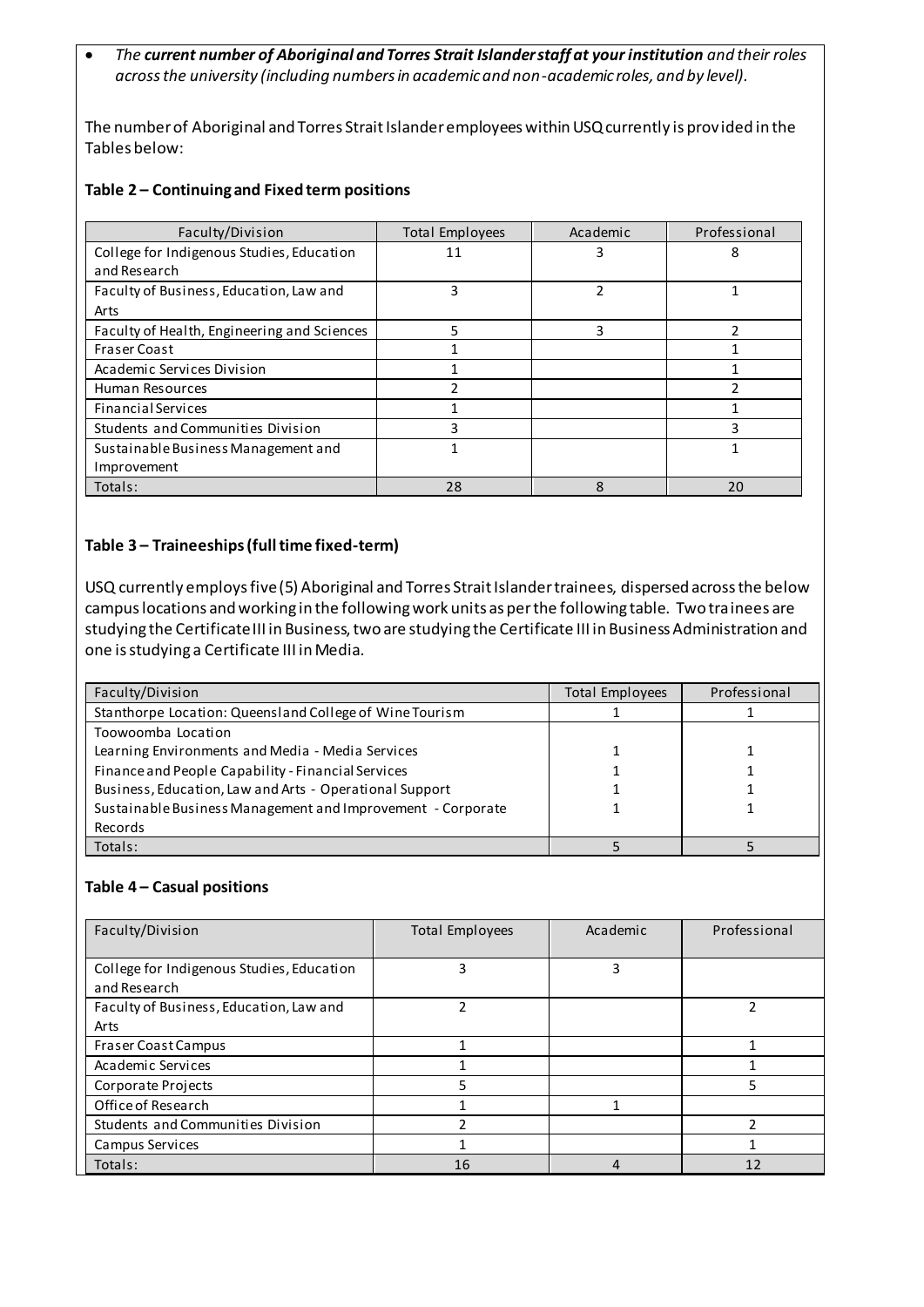#### **3. Ensure equitable access of Aboriginal and Torres Strait Islander students to higher education.**

Your response to this goal needs to address but is not limited to the following points:

- **Commencing Aboriginal and Torres Strait Islander student** numbers for 2014 (access rate) as compared to 2013 (please provide an all student comparison).
- **Programmes run**, by the University, to **improve access** by Aboriginal and Torres Strait Islander students.
- Details on **outreach activities** and their effectiveness, including and attracting Aboriginal and Torres Strait Islander students. (See table below).
- Details of Indigenous-specific and other **scholarships offered by your University**.(See table below).
- **Promotion of scholarships** to Aboriginal and Torres Strait Islander students and take-up rates, including reasons for low take-up.
- **Indigenous Education / Support Unit's role.**

#### **Commencing Aboriginal and Torres Strait Islander students**

|                                                                              | 2013  | 2014  |
|------------------------------------------------------------------------------|-------|-------|
| Aboriginal and Torres Strait Islander students                               | 224   | 274   |
| Non Aboriginal and Torres Strait Islander students (Domestic students only): | 10384 | 11916 |

#### **Programs to improve access**

| Program Name                                                     | <b>Target audience</b>                                                                                                                                                              | <b>Outline of Program</b>                                                                                                                                                                                                                                                                                                                                                                                                                                                                                                                                                                                                                                                                                                                                                                    | Outcome                                                                                                                                                                                                                                                                                                                                                                                                                                                        |
|------------------------------------------------------------------|-------------------------------------------------------------------------------------------------------------------------------------------------------------------------------------|----------------------------------------------------------------------------------------------------------------------------------------------------------------------------------------------------------------------------------------------------------------------------------------------------------------------------------------------------------------------------------------------------------------------------------------------------------------------------------------------------------------------------------------------------------------------------------------------------------------------------------------------------------------------------------------------------------------------------------------------------------------------------------------------|----------------------------------------------------------------------------------------------------------------------------------------------------------------------------------------------------------------------------------------------------------------------------------------------------------------------------------------------------------------------------------------------------------------------------------------------------------------|
| Indigenous<br>Higher<br>Education<br>Pathways<br>Program (IHEPP) | Aboriginal<br>and Torres<br>Strait<br>Islander young people who did<br>not matriculate and mature age<br>people who have been absent<br>from the education<br>system for many years | IHEPP is a 6 month mixed<br>mode<br>delivery<br>"foundation" program that<br>operates in Semester 1 and<br>2 with a compulsory 2<br>week Residential Program<br>at the commencement of<br>each<br>semester.<br>Supplementary Away From<br>Base funding provides for<br>expenses associated with<br>students' attendance and<br>participation at the on-<br>Residential<br>campus<br>Program. The Program is<br>administered and delivered<br>by CISER. Students engage<br>in academic writing skills,<br>maths, and study skills<br>courses at the preparatory<br>level.<br>Successful<br>completion of four IHEPP<br>courses normally permits<br>the student to enrol in an<br>undergraduate program of<br>choice at USQ (enrolment<br>in Engineering and some<br>Sciences programs require | 2014 CISER<br>enrolled<br>In<br>54.75 FTE Students. To<br>address the attrition rate of<br>the Program, the previous<br>schedule<br>of<br>multiple<br>residential schools has been<br>reduced to 1 and<br>the<br>assessment schedule has<br>been<br>re-organised<br>as<br>weekly submissions. The<br>total number of students<br>completing IHEPP in 2014<br>was 24 with 19 students<br>articulating into Bachelor<br>within<br>programs<br>the<br>University. |
|                                                                  |                                                                                                                                                                                     | additional assessments to<br>be completed).                                                                                                                                                                                                                                                                                                                                                                                                                                                                                                                                                                                                                                                                                                                                                  |                                                                                                                                                                                                                                                                                                                                                                                                                                                                |
| Dream Aspire Reach and<br>Experience<br>(DARE)<br>Program        | Young<br>Indigenous<br>people in<br>targeted schools of rural and<br>remote communities located n<br>the footprint of the university.                                               | educational<br>An<br>and<br>aspirational Program that<br>focuses<br>attention<br>on<br>cultural leadership for Year                                                                                                                                                                                                                                                                                                                                                                                                                                                                                                                                                                                                                                                                          | 420 Aboriginal and Torres<br>Strait Islander students<br>participated in the DARE<br>Program and were drawn                                                                                                                                                                                                                                                                                                                                                    |
|                                                                  | The program is a key educational                                                                                                                                                    | 10-12 students. The DARE                                                                                                                                                                                                                                                                                                                                                                                                                                                                                                                                                                                                                                                                                                                                                                     | from secondary schools                                                                                                                                                                                                                                                                                                                                                                                                                                         |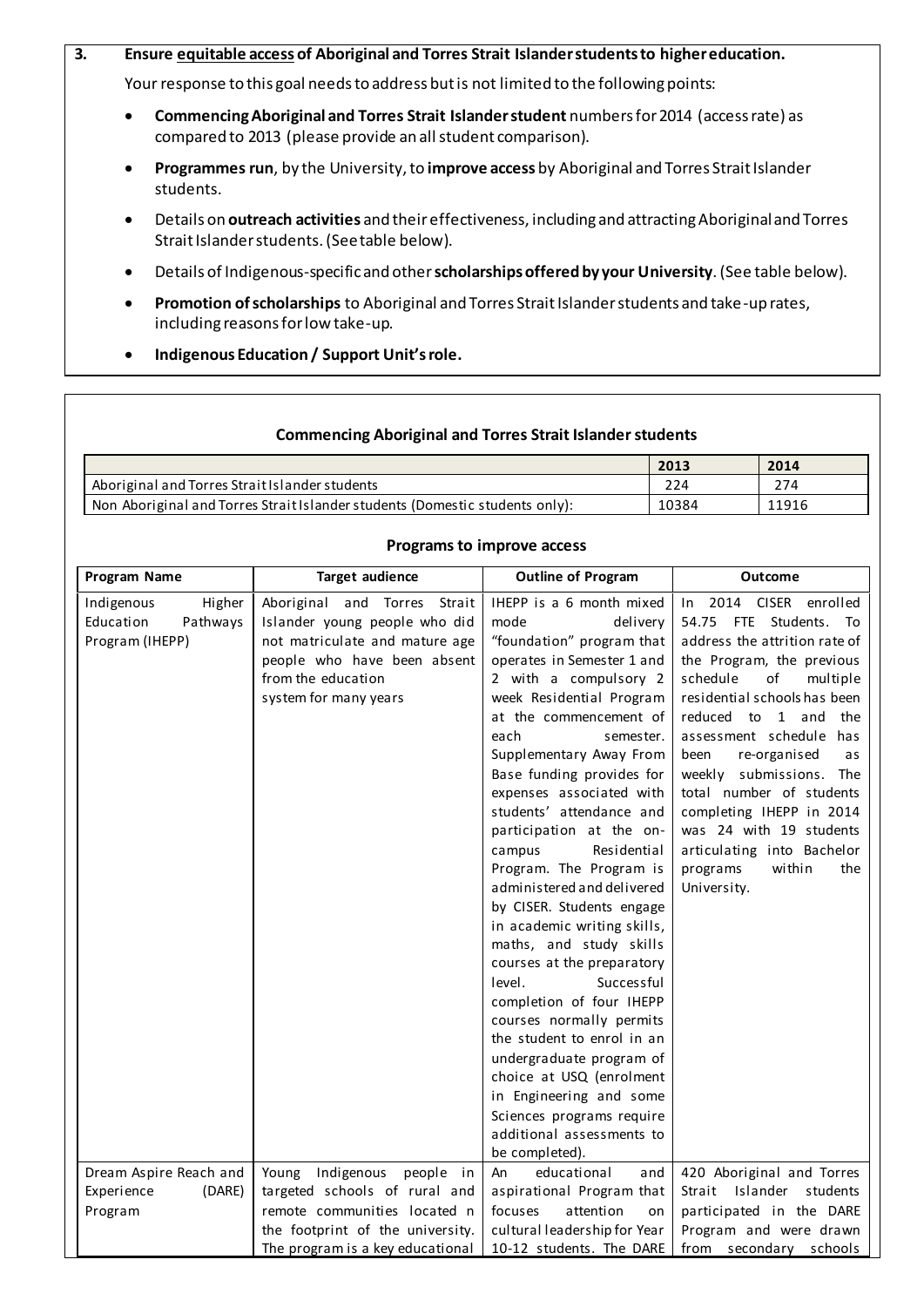|             |            | aspirations<br>initiative<br>for<br>Indigenous students within the<br>university's suite of projects<br>funded by the Higher Education<br>Participation Program. | Program commenced in<br>2012 and completed in<br>2014. Key events within<br><b>DARE</b><br>the<br>program<br>included a Cultural Camp<br>Student<br>and Indigenous<br>Cultural<br>games,<br>competency Training and<br>in school mentoring and an<br>Awards evening. | located within the footprint<br>of the University. |
|-------------|------------|------------------------------------------------------------------------------------------------------------------------------------------------------------------|----------------------------------------------------------------------------------------------------------------------------------------------------------------------------------------------------------------------------------------------------------------------|----------------------------------------------------|
| <b>USQ</b>  | Indigenous | Young Indigenous people in rural                                                                                                                                 | The Indigenous                                                                                                                                                                                                                                                       | Greater<br>awareness<br>and                        |
| Connections |            | and remote communities within                                                                                                                                    | Connections Project aims                                                                                                                                                                                                                                             | knowledge of opportunities                         |
|             |            | the footprint of the university.                                                                                                                                 | to provide greater                                                                                                                                                                                                                                                   | available in post-school                           |
|             |            |                                                                                                                                                                  | understanding of                                                                                                                                                                                                                                                     | study and careers                                  |
|             |            |                                                                                                                                                                  | opportunities available at                                                                                                                                                                                                                                           |                                                    |
|             |            |                                                                                                                                                                  | the USQ. The Project also                                                                                                                                                                                                                                            |                                                    |
|             |            |                                                                                                                                                                  | aims to encourage, support                                                                                                                                                                                                                                           |                                                    |
|             |            |                                                                                                                                                                  | and motivate young                                                                                                                                                                                                                                                   |                                                    |
|             |            |                                                                                                                                                                  | Indigenous people to take                                                                                                                                                                                                                                            |                                                    |
|             |            |                                                                                                                                                                  | up and sustain tertiary                                                                                                                                                                                                                                              |                                                    |
|             |            |                                                                                                                                                                  | study. Additionally IC aims                                                                                                                                                                                                                                          |                                                    |
|             |            |                                                                                                                                                                  | to improve the education                                                                                                                                                                                                                                             |                                                    |
|             |            |                                                                                                                                                                  | outcomes for Indigenous                                                                                                                                                                                                                                              |                                                    |
|             |            |                                                                                                                                                                  | young people in regional                                                                                                                                                                                                                                             |                                                    |
|             |            |                                                                                                                                                                  | communities in southern                                                                                                                                                                                                                                              |                                                    |
|             |            |                                                                                                                                                                  | Queensland                                                                                                                                                                                                                                                           |                                                    |

## **Outreach activities**

| Outreach activity                                                                                                                                   | <b>Target audience</b>                                                                                                                                                                                                                                                                                                                                      |                                                                                                                                                                                                                                                                                                                                                 | <b>Outcome</b>                                                                                                                                                                                                    |
|-----------------------------------------------------------------------------------------------------------------------------------------------------|-------------------------------------------------------------------------------------------------------------------------------------------------------------------------------------------------------------------------------------------------------------------------------------------------------------------------------------------------------------|-------------------------------------------------------------------------------------------------------------------------------------------------------------------------------------------------------------------------------------------------------------------------------------------------------------------------------------------------|-------------------------------------------------------------------------------------------------------------------------------------------------------------------------------------------------------------------|
| Dream Aspire Reach and<br>Experience (DARE) Program                                                                                                 | Young Indigenous people in<br>targeted schools of rural and<br>remote communities located<br>the footprint of the<br>n<br>university. The program is a<br>key educational aspirations<br>initiative<br>for<br>Indigenous<br>within<br>students<br>the<br>university's suite of projects<br>funded by<br>the Higher<br>Education<br>Participation<br>Program | The DARE Project team<br>conducted<br>an extensive<br>schools<br>outreach<br>program.<br>A range<br>of<br>outreach initiatives and<br>activities<br>aimed<br>at<br>Indigenous<br>secondary<br>students<br>and<br>included<br>communities<br>School visits; Marketing<br>Events; Careers Days and<br>and Community<br>Expos<br>Information Days. | Continued close cooperation<br>with the local communities and<br>targeted schools (up to 30<br>schools with 22 targeted for<br>the DARE Project) with a<br>shared objective of improving<br>educational outcomes. |
| Community Engagement- -<br>Reconciliation<br>Week,<br>Harmony Day,<br>NAIDOC,<br>Indigenous<br>Inter-agency<br>Committee<br>Meetings<br>(Toowoomba) | Local<br>communities<br>connected to each of the<br>USQ campuses                                                                                                                                                                                                                                                                                            | College<br>The<br>has<br>a<br>commitment<br>continuing<br>to and involvement in,<br>Indigenous<br>the<br>of<br>communities<br>the<br>region.                                                                                                                                                                                                    | Continued close cooperation<br>with the local communities in<br>pursuing improved educational<br>outcomes.                                                                                                        |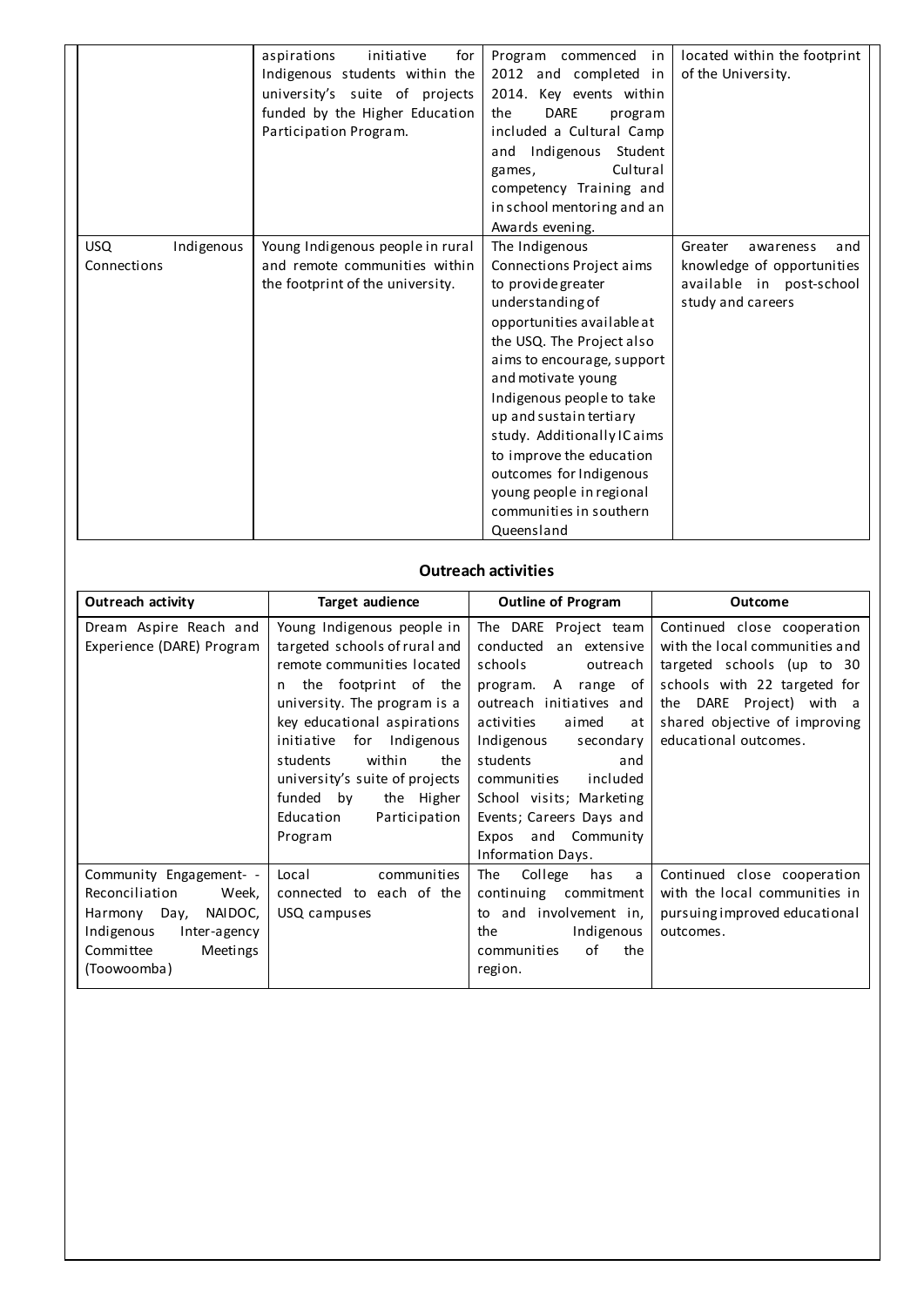| <b>Scholarships details</b>                                                                |                                          |                  |                                                |                |                                                        |
|--------------------------------------------------------------------------------------------|------------------------------------------|------------------|------------------------------------------------|----------------|--------------------------------------------------------|
| Scholarship details                                                                        | Government/<br><b>Private/University</b> | No.<br>Allocated | Cost                                           | No.<br>Awarded | <b>Comments</b>                                        |
| Arrow Energy<br>Indigenous Student<br>Scholarship                                          | Private                                  | $\overline{2}$   | \$14000                                        | $\overline{2}$ |                                                        |
| <b>Bursary</b> for<br>Indigenous<br>Psychology Students                                    | USQ funded                               | $\mathbf{1}$     | \$750                                          | $\mathbf{1}$   |                                                        |
| USQ Indigenous<br>Student Scholarship                                                      | USQ funded                               | 5                | \$6000                                         | $\overline{4}$ | 2 students took up the<br>offer of the<br>scholarships |
| Indigenous Access<br>Scholarship                                                           | Commonwealth                             | 52               | \$4823                                         | 52             |                                                        |
| Indigenous<br>Commonwealth<br><b>Education Costs</b><br>Scholarship                        | Commonwealth                             | 19               | \$1271.50 @ 2<br>payments                      | 18             |                                                        |
| Indigenous<br>Commonwealth<br>Accommodation<br>Scholarship                                 | Commonwealth                             | 10               | \$2543.50<br>@ 2 payments per<br>year          | $\overline{3}$ |                                                        |
| Indigenous Enabling<br>Commonwealth<br><b>Education Costs</b><br>Scholarship               | Commonwealth                             | 40               | \$1271.50 @ 2<br>payments per year             | 36             |                                                        |
| Indigenous Enabling<br>Commonwealth<br>Accommodation<br>Scholarship                        | Commonwealth                             | 5                | \$2543.50<br>@ 2 payments per<br>year          | $\mathbf 0$    |                                                        |
| Australian<br>Postgraduate Award<br>for an Indigenous<br>Research Higher<br>Degree student | Commonwealth                             | $\mathbf{1}$     | \$25000 stipend<br>$\ddot{}$<br>\$5000 support | $\mathbf{1}$   |                                                        |

The following activities are undertaken to promote Scholarships at USQ to both current and prospective students:

- Scholarship campaign button –this is placed on the USQ Home page approximately 4 weeks prior to each closing date;
- Announcements are made on UConnect USQ's student login screen, approximately 6 weeks prior to the closing dates;
- Direct emails to students. The first email is a general email to students 4 weeks prior to closing date. The second email is a directed to those students in targeted students for specific scholarship categories;
- Promotion through each Faculty;
- Promotion through USQ Residential Colleges;
- Posters are pinned up around the campuses.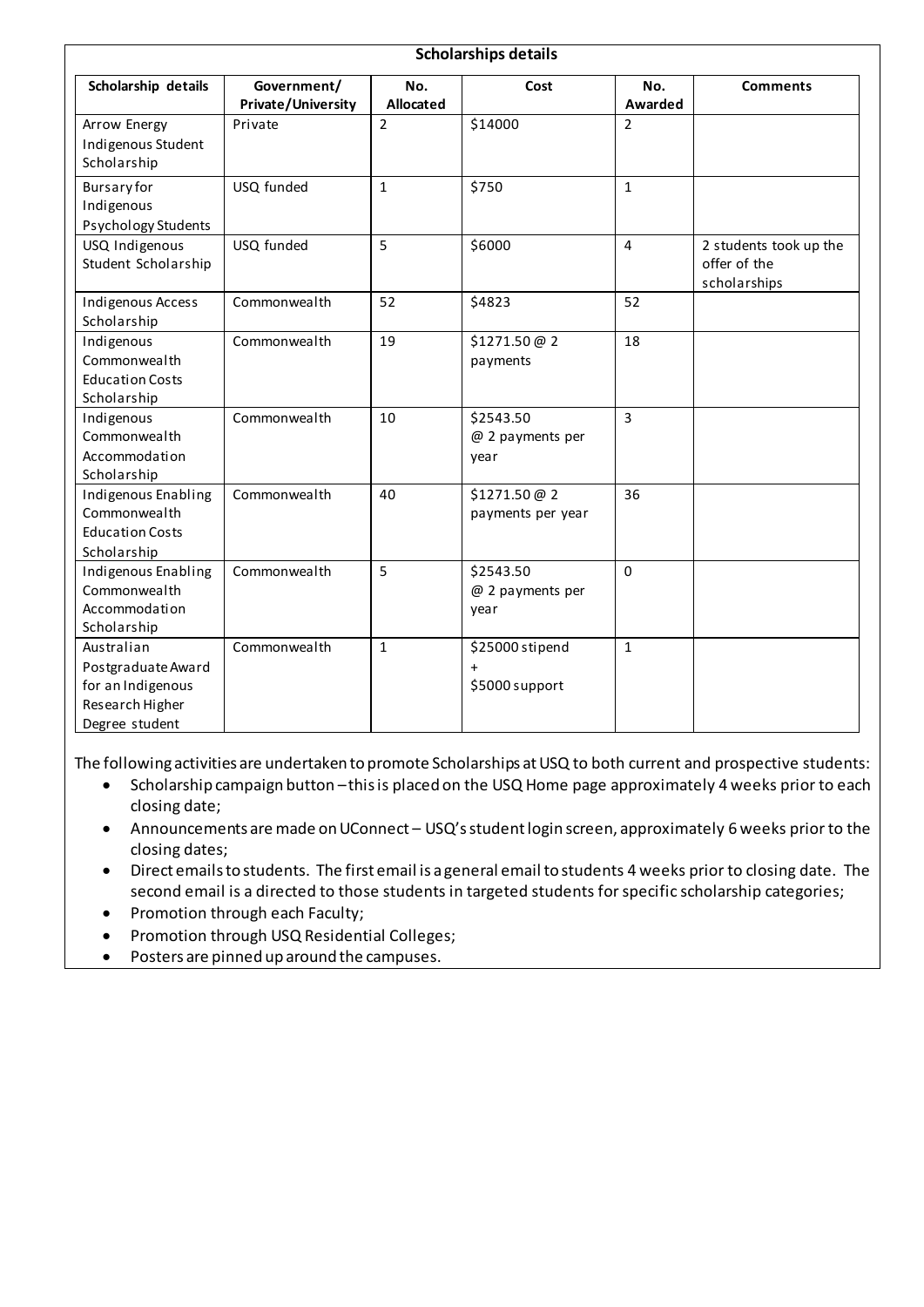### **4. Achieve the participation of Aboriginal and Torres Strait Islander students in higher education, at rates commensurate with those of all other Australians.**

Your response to this goal needs to address but is not limited to the following points:

- The **total number**of Aboriginal and Torres Strait Islander student **enrolments**for 2014, compared to 2013 (please provide an all student comparison).
- Details of your Universities'**strategies to address** Aboriginal and Torres Strait Islander student participation.
- **Indigenous Education / Support Unit'srole.**

### **The total number of Aboriginal and Torres Strait Islander student enrolments for 2013 and 2014 is as follows:**

|                                                                                 | 2013  | 2014  |
|---------------------------------------------------------------------------------|-------|-------|
| Aboriginal and Torres Strait Islander students:                                 | 479   | 546   |
| Non Aboriginal and Torres Strait Islander students (Domestic students<br>only): | 25200 | 25984 |

| <b>Strategies</b>      | <b>Outline of strategies</b>  | <b>Constraints</b>         | Outcome                     |
|------------------------|-------------------------------|----------------------------|-----------------------------|
| College for Indigenous | The College is dedicated to   | Staff from the College are | Communication between       |
| Studies, Education and | encouraging and assisting     | involved in the strategies | the College and other       |
| Research (CISER)       | the further education of      | detailed. The restructure  | areas of the Academic       |
|                        | Aboriginal and Torres Strait  | and realignment of the     | Division and the            |
|                        | Islander peoples. The         | College, conducted         | University has shown        |
|                        | College provides programs     | throughout 2014 shall be   | significantimprovement,     |
|                        | that are designed to          | completed by mid-2015.     | and this will help in the   |
|                        | promote Indigenous culture,   | The restructure and        | development of further      |
|                        | and assist community          | realignment has taken      | strategies to address       |
|                        | members to achieve higher     | significant effort from    | participation. Inclusive of |
|                        | levels of education. The      | staff of the College, but  | future initiatives is the   |
|                        | College has a continuing      | once completed the         | establishment of            |
|                        | commitment to, and            | College shall refocus on   | Indigenous Liaison          |
|                        | involvement in, the           | implementing strategies    | Networks within each of     |
|                        | Indigenous communities        | that are broad in          | the Schools of the          |
|                        | located within the footprint  | addressing Aboriginal and  | University to mirror the    |
|                        | of the University. The        | Torres Strait Islander     | well-established and        |
|                        | College engages in            | student participation.     | highly-successful Helping   |
|                        | community-based events,       |                            | Hands Program in the        |
|                        | such as NAIDOC Week and       |                            | School of Nursing           |
|                        | facilitates events and        |                            | Midwifery (see details      |
|                        | activities to involve         |                            | below). The Networks will   |
|                        | community members,            |                            | enable close consultation   |
|                        | especially community          |                            | between the Schools and     |
|                        | Elders, when the College, eg, |                            | the College and will        |
|                        | public lectures and           |                            | enable more intensive       |
|                        | graduation ceremonies. The    |                            | engagement in the           |
|                        | College maintains an active   |                            | support of Aboriginal and   |
|                        | rolethrough participation in  |                            | Torres Strait Islander      |
|                        | community-based initiatives   |                            | students.                   |
|                        | wherever possible.            |                            |                             |
| Helping Hands          | Helping Hands is an intense,  | One key constraint of      | Since it was implemented    |
|                        | Indigenised student support   | Helping Hands is that it   | in 2007, Helping Hands      |
|                        | model which aims to           | operates only for those    | has contributed to a large  |
|                        | orientate, retain and         | Indigenous students        | growth in enrolments and    |
|                        | graduate Indigenous           | studying Nursing. A future | graduations of Indigenous   |
|                        | students. This model has      | agenda of the College is   | students in the Nursing     |

#### **Strategies to address participation**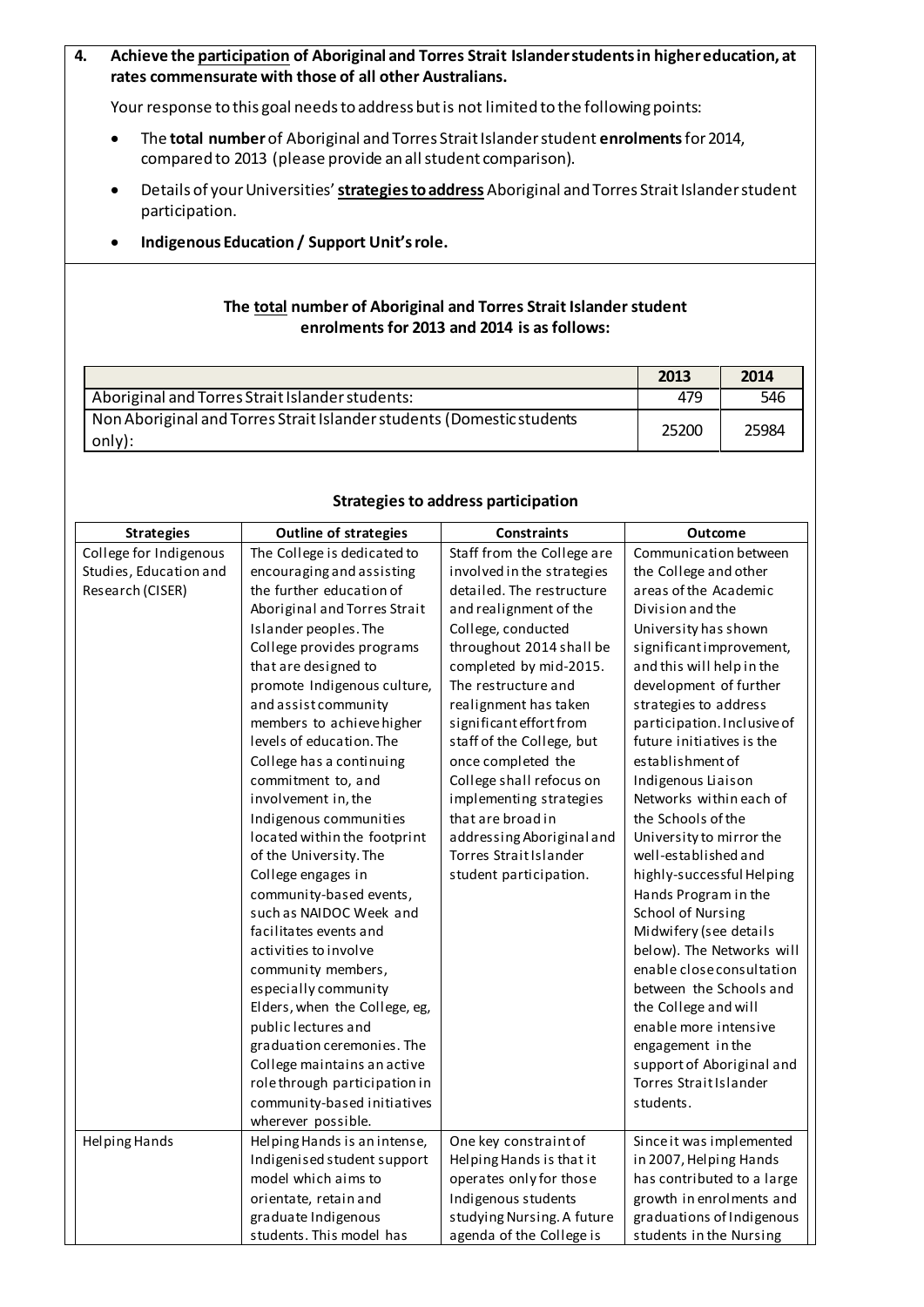|                                     | been developed by<br>Indigenous academics for<br>Indigenous university<br>students, to provide the<br>necessary cultural and<br>academic support in order<br>for them to be successful in<br>navigating the university<br>environment                                                                                               | to replicate the Helping<br>hands initiative in each of<br>the Schools.                                                                                                                                                                                                                        | and Midwifery discipline<br>areas.                                                                                                                                                                                                                             |
|-------------------------------------|-------------------------------------------------------------------------------------------------------------------------------------------------------------------------------------------------------------------------------------------------------------------------------------------------------------------------------------|------------------------------------------------------------------------------------------------------------------------------------------------------------------------------------------------------------------------------------------------------------------------------------------------|----------------------------------------------------------------------------------------------------------------------------------------------------------------------------------------------------------------------------------------------------------------|
| Murri Meet Up<br>(Student Services) | The Murri Meet Up Program<br>is a peer mentoring program<br>facilitated by the<br>University's Student Services<br>unit, aimed at assisting 1st<br>year students to familiarise<br>with to the University. The<br>mentoring is undertaken by<br>3 <sup>rd</sup> and 4 <sup>th</sup> year students                                   | The uptake of mentoring<br>by Indigenous students,<br>whilst critical to<br>Indigenous student<br>confidence and success<br>needs to be balanced<br>against the demands of<br>University study.                                                                                                | In 2014, two Indigenous<br>students undertook<br>mentoring roles for other<br>commencing Indigenous<br>students. 2014 was the<br>first year that the<br>program was specifically<br>designed to encourage<br>Aboriginal and Torres<br>Strait Islander mentors. |
| Indigenous Research<br>Strategy     | <b>The</b><br><b>DVC</b><br>(Research<br>&<br>Innovation)<br>has<br>led<br>a<br>process to develop USQ's<br>first formally articulated<br>Indigenous<br>Research<br>Strategy as a basis for<br>providing<br>strategies<br>to<br>Indigenous<br>support both<br>research and<br>Indigenous<br>researchers<br>at<br>the<br>University. | The Indigenous Research<br>will<br>Strategy<br>be<br>implemented as a one<br>year strategy for 2015. At<br>the end of 2015 the<br>Strategy will be refreshed<br>in order to align its<br>planning period with the<br>University's next three<br>year strategic planning<br>cycle from 2016-19. | The Strategy will be<br>implemented in 2015                                                                                                                                                                                                                    |
|                                     |                                                                                                                                                                                                                                                                                                                                     |                                                                                                                                                                                                                                                                                                |                                                                                                                                                                                                                                                                |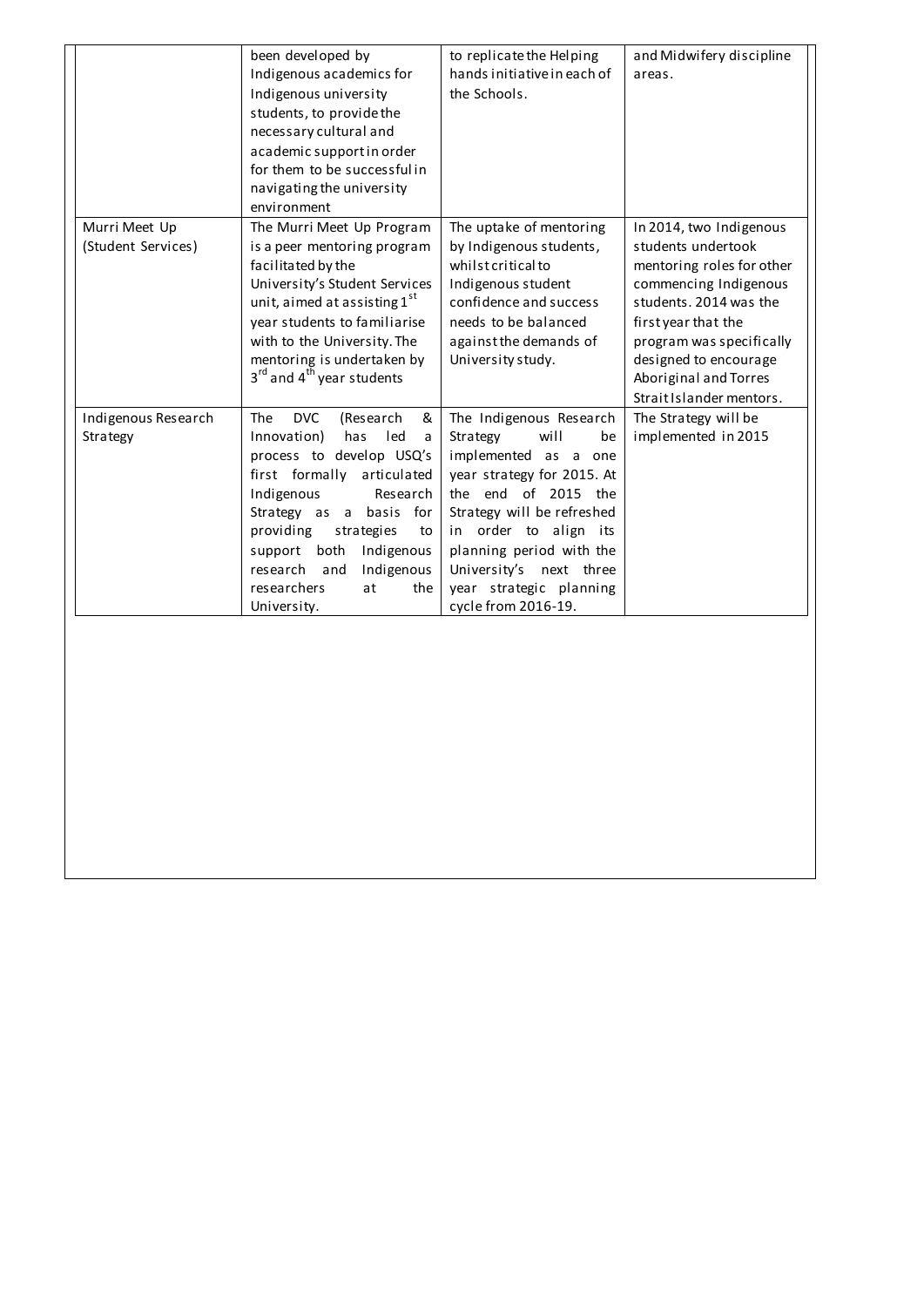**5. Enable Aboriginal and Torres Strait Islander students to attain the same graduation rates from award courses in higher education as for other Australians.** 

Your response to this goal needs to address but is not limited to the following points:

- The **total number**of Aboriginal and Torres Strait Islander student **completions** at Bachelor level and above in 2014, compared to 2013 (please provide an all student comparison).
- **Support mechanisms** you have in place to assist Aboriginal and Torres Strait Islander students to complete their study.

|                                                                          | 2013 | 2014 |
|--------------------------------------------------------------------------|------|------|
| Aboriginal and Torres Strait Islander students: (Higher Degree)          |      |      |
| Non Aboriginal and Torres Strait Islander students: (Higher Degree)      | 63   | 68   |
| Aboriginal and Torres Strait Islander students: (Other postgraduate)     | 17   | 12   |
| Non Aboriginal and Torres Strait Islander students: (Other postgraduate) | 1994 | 1986 |
| Aboriginal and Torres Strait Islander students: (Bachelor degree)        | 24   | 29   |
| Non Aboriginal and Torres Strait Islander students: (Bachelor degree)    | 2400 | 2407 |

#### **Indigenous Education / Support Unit's role.**

#### **Support mechanisms**

#### **Role of Indigenous Education/Support Unit**

The College for Indigenous Studies, Education and Research (CISER) sits within the Academic Division, which is led by the Senior Deputy Vice-Chancellor and also encompasses the University's two faculties, its Open Access College and the Queensland College of Wine Tourism. The mission and focus of CISER focuses on:

- the provision of services that assist in the participation retention and graduation of Indigenous students;
- the development of Indigenous studies and knowledges in teaching and the implementation of Indigenous pedagogies in learning;
- engagement in research relevant to the needs of Indigenous communities and the building of capacity for indigenous staff; and
- engagement with Indigenous communities (including international Indigenous communities) to strategically determine relationships with the University and for the University to strengthen its capacity to respond to Indigenous education matters.

| <b>Support</b><br>mechanisms  | <b>Description</b>                                                                              | <b>Constraints</b>                                                                                                                                                                          | Outcome                                                                                                                                                                                                                                                                                                                                                                                                                                                                                                                                                                                                                            |
|-------------------------------|-------------------------------------------------------------------------------------------------|---------------------------------------------------------------------------------------------------------------------------------------------------------------------------------------------|------------------------------------------------------------------------------------------------------------------------------------------------------------------------------------------------------------------------------------------------------------------------------------------------------------------------------------------------------------------------------------------------------------------------------------------------------------------------------------------------------------------------------------------------------------------------------------------------------------------------------------|
| Indigenous<br>Student Support | Indigenous<br>Tutorial<br>Assistance<br>Scheme<br>(ITAS)<br>Student<br>Relationship<br>Officers | It is important that support<br>services to students are well<br>advertised<br>thus<br>keeping<br>Aboriginal and Torres Strait<br>Islander students informed of<br>opportunities available. | The College, as part of the review<br>of its processes and mechanisms<br>ITAS,<br>will<br>undertake<br>for<br>strategies to provide all student<br>and tutor forms online and<br>include rigorous assessment of<br>matching tutors and students by<br>Indigenous academic staff in<br>2015.<br>result<br>of<br>the<br>As<br>a<br>restructure/realignment process,<br>the Student Relationship Officers<br>will be re-titled as Indigenous<br>Student Liaison Officers and will<br>be strategically engaged with<br>Indigenous students through the<br>School<br>Indigenous<br>Network<br>which will also be rolled out in<br>2015. |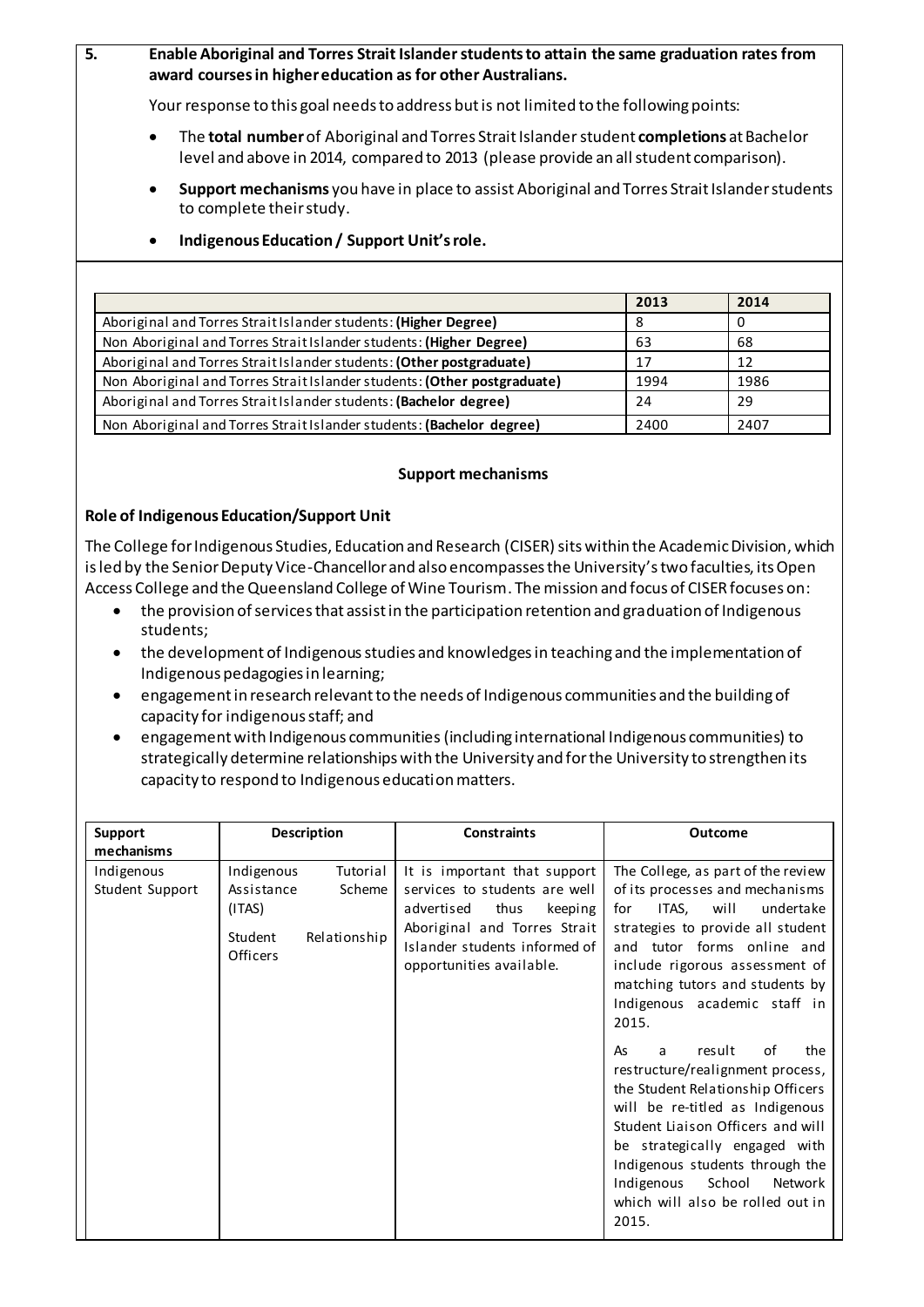| Indigenous<br>Studies:<br><b>Knowledges</b><br>and<br>Indigenous<br>Education | <b>IHEPP</b><br>Indigenous Studies<br>at<br>the Bachelor level                                                                                                                                           | It is important that<br>the<br>College<br>with<br>work<br>the<br>relevant<br>stakeholders<br>(in<br>community<br>and<br>the<br>be able to<br>university)<br>to<br>achieve<br>the<br>nominated<br>changes                                                                                                                                                 | The recasting of IHEPP as a one<br>Residential School Program with<br>a revised assessment schedule<br>has been completed.<br>The College has undertaken a<br>review of its current offerings in<br>Indigenous Studies and will<br>undertake a redevelopment of<br>this suite in 2015                                                                                                                                                                                                                                                                                                                                                                                                                                       |
|-------------------------------------------------------------------------------|----------------------------------------------------------------------------------------------------------------------------------------------------------------------------------------------------------|----------------------------------------------------------------------------------------------------------------------------------------------------------------------------------------------------------------------------------------------------------------------------------------------------------------------------------------------------------|-----------------------------------------------------------------------------------------------------------------------------------------------------------------------------------------------------------------------------------------------------------------------------------------------------------------------------------------------------------------------------------------------------------------------------------------------------------------------------------------------------------------------------------------------------------------------------------------------------------------------------------------------------------------------------------------------------------------------------|
| Indigenous<br>Research                                                        | Indigenous<br>Research<br>Strategy<br>Indigenous APA Award<br>Research<br>and<br>Scholarship<br>capacity<br>building of Indigenous<br>academic staff<br>International Indigenous<br>research engagements | There<br>number<br>are<br>a<br>οf<br>matters that underpin the<br>development of Indigenous<br>research- what counts<br>as<br>ethical practice; what are<br>Indigenous community needs;<br>capacities of individuals and<br>organisations;<br>research<br>These<br>outcomes.<br>matters<br>should be at the forefront of<br>research purpose and design. | Indigenous<br><b>The</b><br>Research<br>Strategy will be implemented in<br>2015.<br>USQ has been successful in<br>selecting<br>Indigenous<br>an<br>candidate for the Indigenous APA<br>Award for 2015.<br>Indigenous<br>academic<br>staff<br>trained in the field of education<br>have<br>participated<br>the<br>in<br>Australian<br>for<br>Association<br>Research<br>Education<br>in<br>conference (12.14) to strengthen<br>knowledge in current Indigenous<br>research<br>develop<br>and<br>scholarship.<br>The College has engaged with a<br>Maori academic colleague to<br>participate<br>in<br>a<br>research<br>application<br>(in<br>Canada) to<br>contribute to a project that<br>Resilience<br>addresses<br>within |
| Community<br>Engagement $and$ engagements<br>Outreach                         | International Indigenous<br>Engagements internal to<br>the university<br>Engagements<br>and<br>Outreach external to the<br>university                                                                    | The College and University are<br>committed to open and<br>sustained engagement with<br>Indigenous communities, and<br>there is an acknowledgement<br>that this<br>engagement<br>is<br>dependent upon appropriate<br>and sustained financial and<br>human resources.                                                                                     | Indigenous communities.<br>Community<br>Engagement<br>and<br>Outreach activities have been<br>previously<br>outlined in this<br>The<br>further<br>document.<br>of international<br>dimension<br>engagement is highlighted in this<br>section.<br>Additionally the College has<br>hosted International Cherokee<br>academic Professor John Lowe<br>(Miami University) to commence<br>shared dialogues of Indigenous<br>health and nurse education.                                                                                                                                                                                                                                                                           |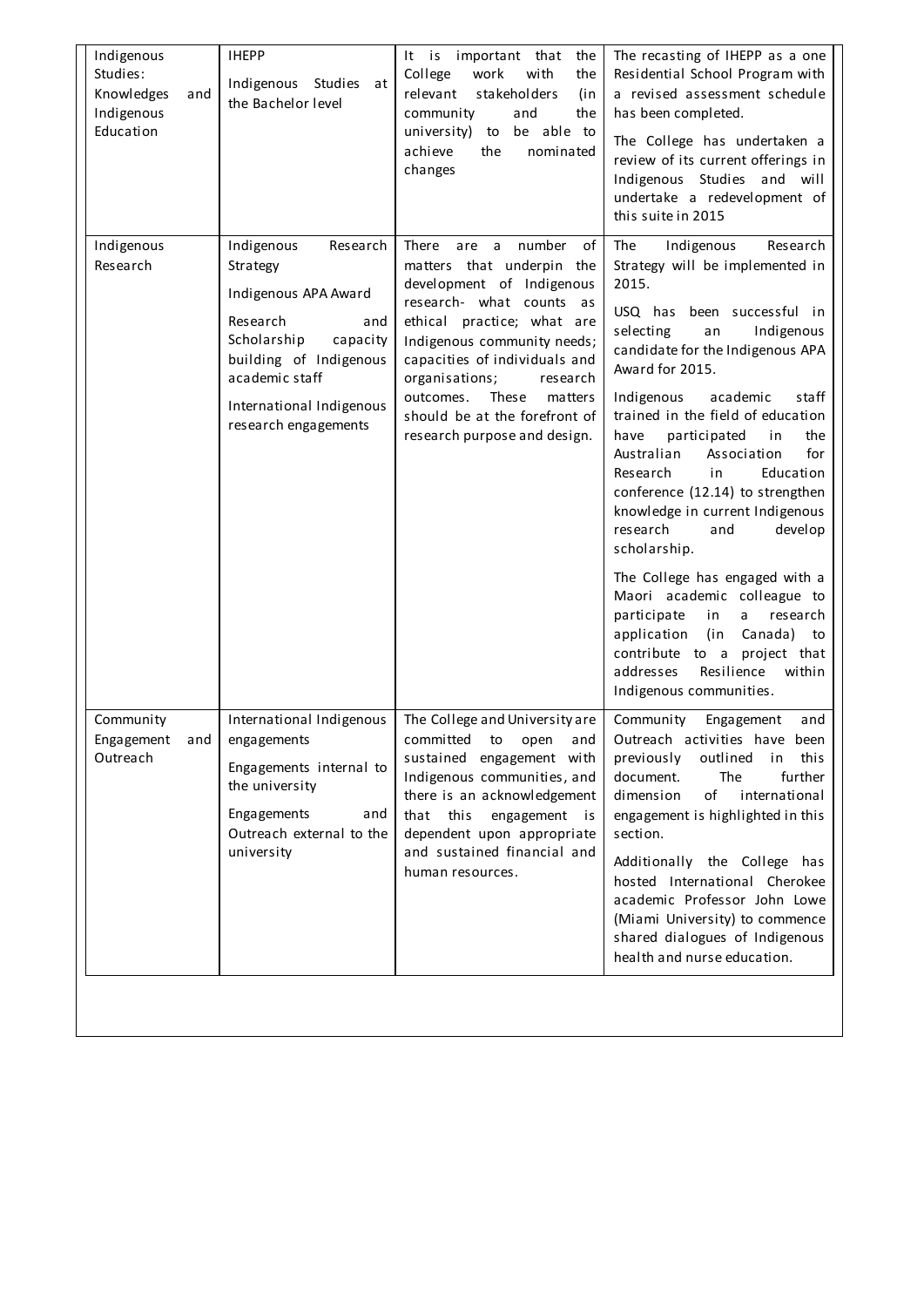### **6. To provide all Australian students with an understanding of and respect for Aboriginal and Torres Strait Islander traditional and contemporary cultures.**

Your response to this goal needs to address but is not limited to the following points:

- Details of how and to what extent **Indigenous perspectives are reflected in curriculum at your University**.
- How the University addressesthe **cultural competency**of its staff and students.
- The **University's involvement with Indigenous community** members in working toward this goal.
- **Indigenous Education / Support Unit's role.**

# **Indigenous Perspectives in the Curriculum**

The College for Indigenous Studies education and Research (CISER) currently offers five undergraduate courses – Indigenous Cultural Studies; Indigenous Cultural Identity; Indigenous Knowledge and Australian Heritage; On Country Learning: Indigenous Knowledge through Butchulla Culture; and Indigenous Australian Cultures and Communities - that can be taken as electives by students in both Faculties. CAIS also delivers EDC2200 Indigenous Perspectives (details of which may be viewed in the University Handbook at<http://www.usq.edu.au/course/synopses/2015/EDC2200.html>) which a core course for all pre-service teaching students.

USQ's School of Nursing and Midwifery has had an Indigenous nursing academic lecturing position within the nursing program on a continuing basis for over a decade. In addition to lecturing, this position encompasses a support role to provide academic and cultural support for Indigenous nursing students enrolled in the nursing programs. The lecturing component of this position is to teach an Indigenous Health & Cross Cultural Care Course for all undergraduate nursing students enrolled in the Bachelor of Nursing program at USQ.

### **Addressing Cultural Competency**

As part of the development of the USQ Reconciliation Plan, the University has pursued the development of a formal set of Indigenous Cultural Protocols based on accepted and agreed practice. The Protocols aim to ensure that USQ acts appropriately in relation to acknowledging and respecting the place of Aboriginal and Torres Strait Islander peoples as the original custodians of this land. Again, this development has involved as a first stage in the process Indigenous staff of the university have been consulted with an edited draft document to be disseminated more broadly within the university in 2015.

Once finalised and approved, the Indigenous Cultural Protocols will be made widely available online and via a hard copy booklet and will be embedded into USQ policy and procedures and so subject to regular review and refreshment, and will constitute the first element of the broader development of a USQ cultural competency framework that is aligned with Universities Australia's Indigenous Cultural Competency Framework.

### **Involvement with Indigenous Community**

The School of Arts and Communication supports CISER in the conduct of an Indigenous Art Exhibition every two years to promote Indigenous cultures and form part of the USQ and local community NAIDOC program.

Building on the precedent set by the long established Olga Miller Memorial Garden at USQ Fraser Coast, the establishment of the Gumbi Gumbi Cultural Gardens in 2013 at USQ Toowoomba has boosted USQ's capacity to effectively engage with local Indigenous communities. The Gumbi Gumbi Cultural Gardens were designed in close partnership with respected Elders from Toowoomba and El ders of the Jarowair People, Traditional Owners of the land on which the USQ Toowoomba campus resides.

The Gardens cover approximately 2.2 hectares of land adjacent to the main entrance at USQ Toowoomba. They include a number of small and large teaching and gathering spaces infused into the overall character of the development. The Gardens highlight local culture through more than 100 plantings of species used traditionally for food and medicinal purposes, as well as a yarning circle, fire pit,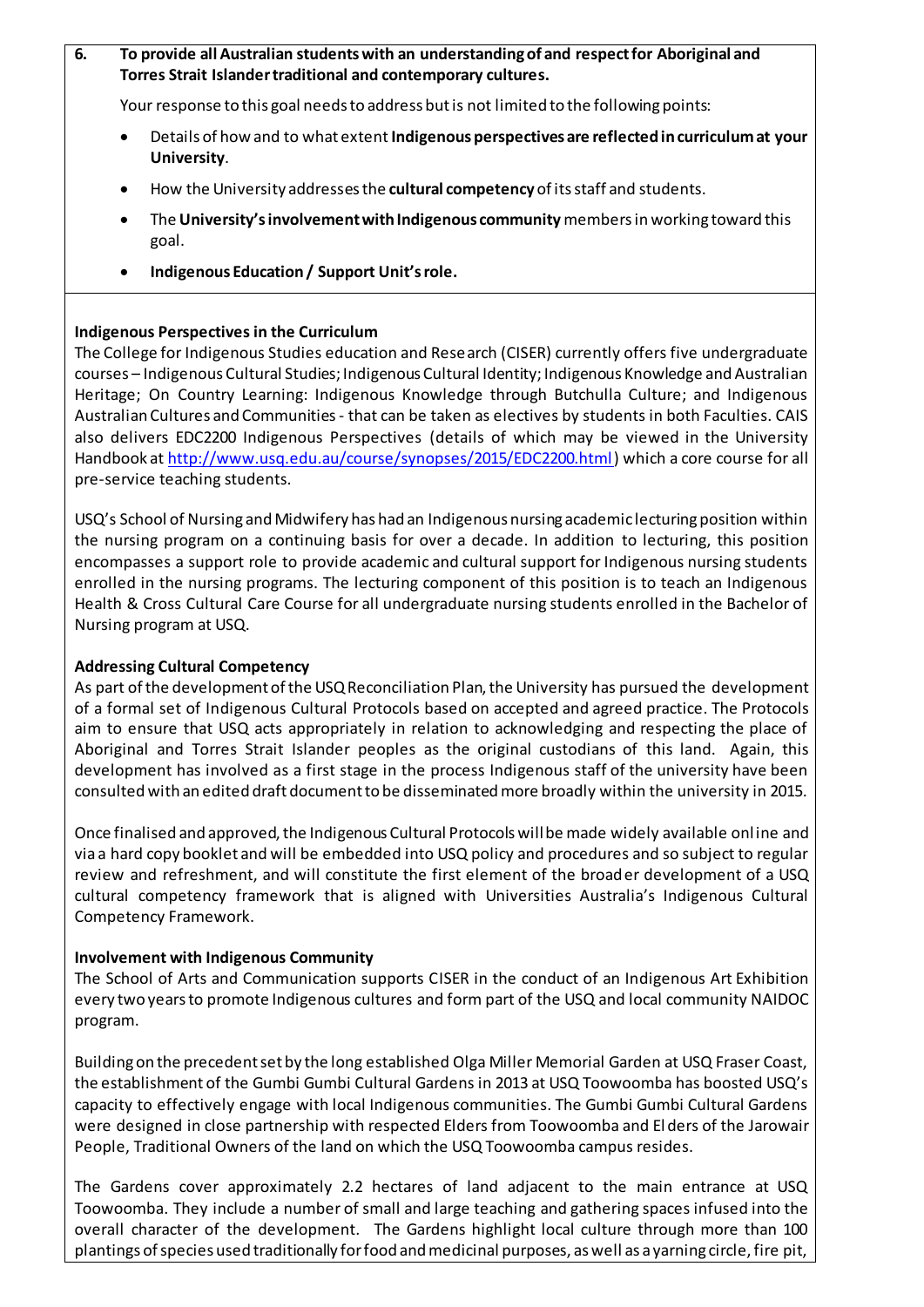grinding stones, an astro-archaeological area and featured artwork by local artists. A free app is available for download that offers a guided tour of the Gardens. In 2014, the Gumbi Gumbi gardens received state and local design awards.

The Olga Miller Memorial Gardens, the Gumbi Gumbi Cultural Gardens and other related developments – including the introduction of Indigenous elements into the landscaping at USQ Springfield campus currently underway - form one part of the University's commitment to developing a better understanding of local Indigenous heritage, and acknowledging the culture and contribution they have and continue to make to these lands.

### **College for Indigenous Studies, Education and Research**

The staff of CISER consists of a team of academic and professional staff who are actively involved in all of the projects listed above. Academic staff from CISER are involved in teaching five Indigenous studies courses which are offered to students from both of the University's faculties. CISER staff have also had significant involvement in the development of USQ's Indigenous Cultural Protocols and Indigenous Research Strategy, and will have ongoing input into the take-up of these across the University. There are strong and deep links between CISER and the local Indigenous communities at USQ Toowoomba, Fraser Coast, Springfield and Ipswich, which promotes and supports respect and understanding of both traditional and contemporary Aboriginal and Torres Strait Islander cultures, histories and contemporary agendas for education.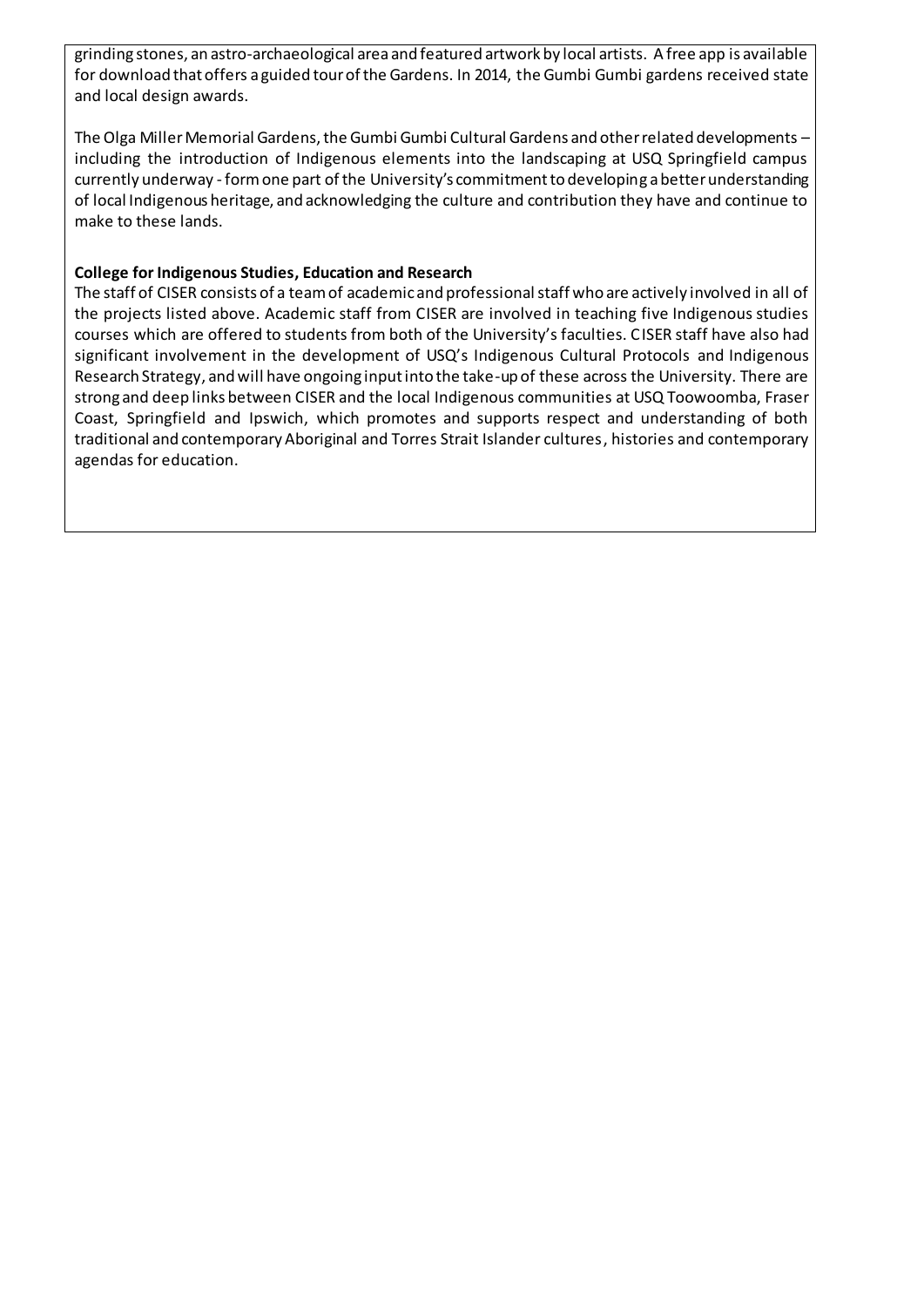### **SECTION 2 EXPENDITURE OF INDIGENOUS SUPPORT PROGRAM GRANT (Attachment 1)**

Please use the financial acquittal template attached to report on the expenditure of your University's ISP grant for 2014, noting that a breakdown of expenditure is required. Where ISP expenditure does not match the audited annual financial statements for the year ending 31 December 2014 provided under section 19-10 of *Higher Education Support Act 2003*, please provide a reconciliation.

ThisISP report is a legislated requirement, underthe *Higher Education Support Act 2003* – *Other Grants Guidelines (Education) 2008*.

### **SECTION 3 HIGHER EDUCATION PROVIDER'S CONTACT INFORMATION**

Please nominate contact officers for all policy and operational matters regarding your Indigenous Education Statement, including name(s), position title, phone number and email address.

Where your Indigenous Education Unit has been consulted in the development of this Indigenous Education Statement, please provide the contact details of the relevant staff member.

| <b>University Officer</b>                     | <b>Indigenous Education Support Unit Officer</b>                                  |
|-----------------------------------------------|-----------------------------------------------------------------------------------|
| Name: Professor Janet Verbyla                 | Name: Professor Tracey Bunda                                                      |
| Position Title: Senior Deputy Vice Chancellor | Position Title: Head of College for Indigenous<br>Studies, Education and Research |
| Phone Number: 07 46311160                     | Phone Number: 07 46311991                                                         |
| Email: sdvc@usq.edu.au                        | Email: Tracey.Bunda@usq.edu.au                                                    |

# **SECTION 4 PUBLICATION OF THE STATEMENT**

Following approval of the IES by PM&C, Universities **are to publish** the current and the previoustwo IES on their website. Please provide PM&Cwith a link to the statement.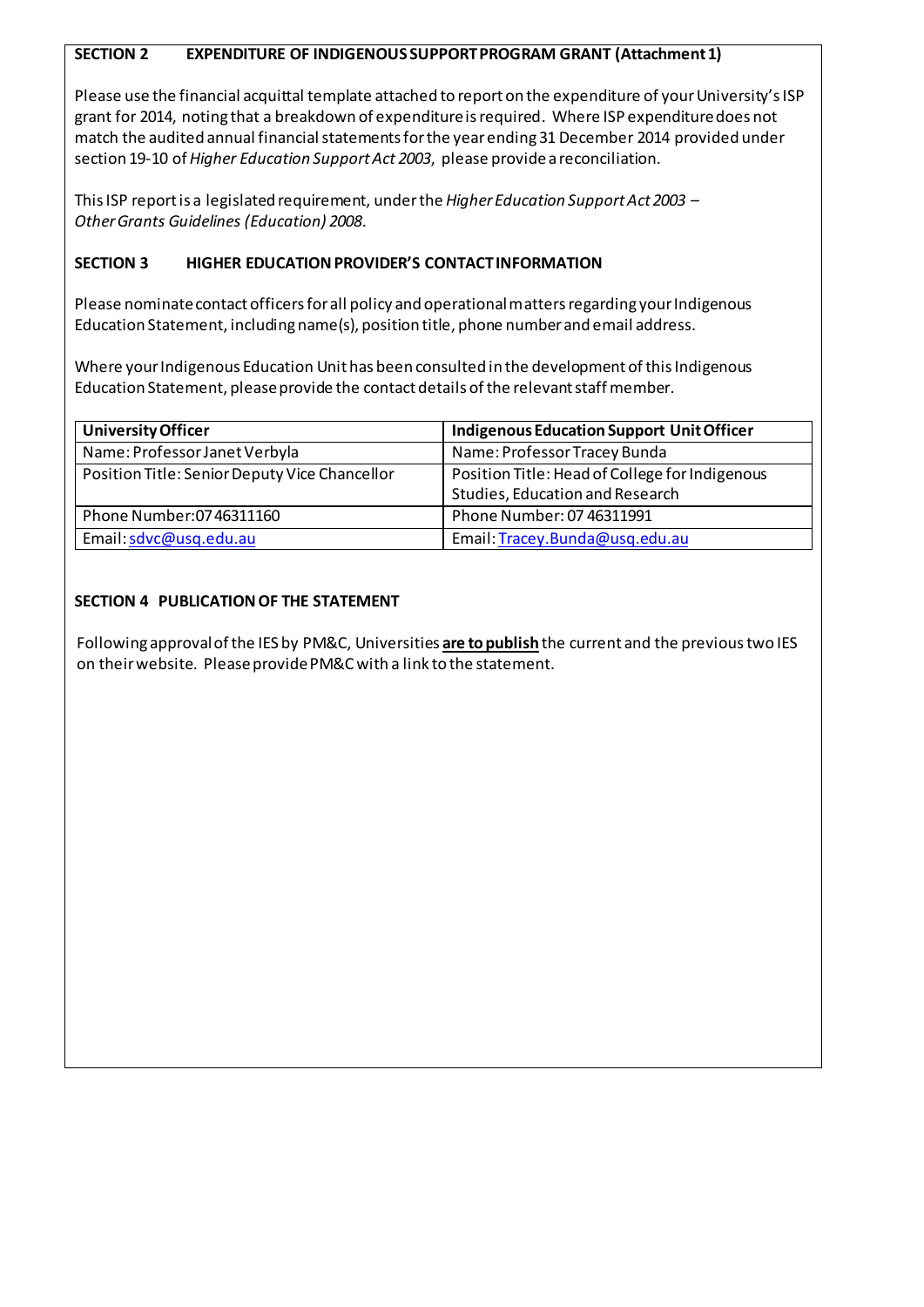

**Australian Government** 

**Department of the Prime Minister and Cabinet** 

#### **FINANCIAL ACQUITTAL**

| Organisation          | University of Southern Queensland        |                                        |  |
|-----------------------|------------------------------------------|----------------------------------------|--|
| <b>Postal Address</b> | West Street Toowoomba 4350               |                                        |  |
| <b>Contact Person</b> | Professor Janet Verbyla                  | <b>Title</b> Senior Deputy Vice Chance |  |
| Phone                 | 074631278<br>0746315540<br>E-mail<br>Fax | sdvc@usq.edu.au                        |  |

|                                                                                                                                                                                                                                                                  |  | <b>Financial Acquittal</b> |                                  |           |
|------------------------------------------------------------------------------------------------------------------------------------------------------------------------------------------------------------------------------------------------------------------|--|----------------------------|----------------------------------|-----------|
| This financial acquittal proforma is designed to acquit all ISP Funds provided in 2014, including all interest or<br>royalties/income derived from ISP Funds during 2014.                                                                                        |  |                            |                                  |           |
|                                                                                                                                                                                                                                                                  |  | Attachment                 |                                  | Checklist |
|                                                                                                                                                                                                                                                                  |  |                            | Indigenous Support Program (ISP) |           |
| For each Attachment:<br>Part A seeks information on the GST component of funding provided to you under that element, if applicable.<br>$\bullet$<br>If GST is paid to you, the amount of GST funding which is included in each payment is set out in a Recipient |  |                            |                                  |           |

- Created Tax Invoice (RCTI) issued to you at the time of the payment. You must state whether these amounts have been remitted to the Australian Taxation Office (ATO) or committed for payment to the ATO.
- If GST is *not* paid to you, *do not complete Part A*.
- Part B seeksinformation about the funding received and expenditure and commitments, exclusive of any GST. Do not include the GST component of any expenditure in this part.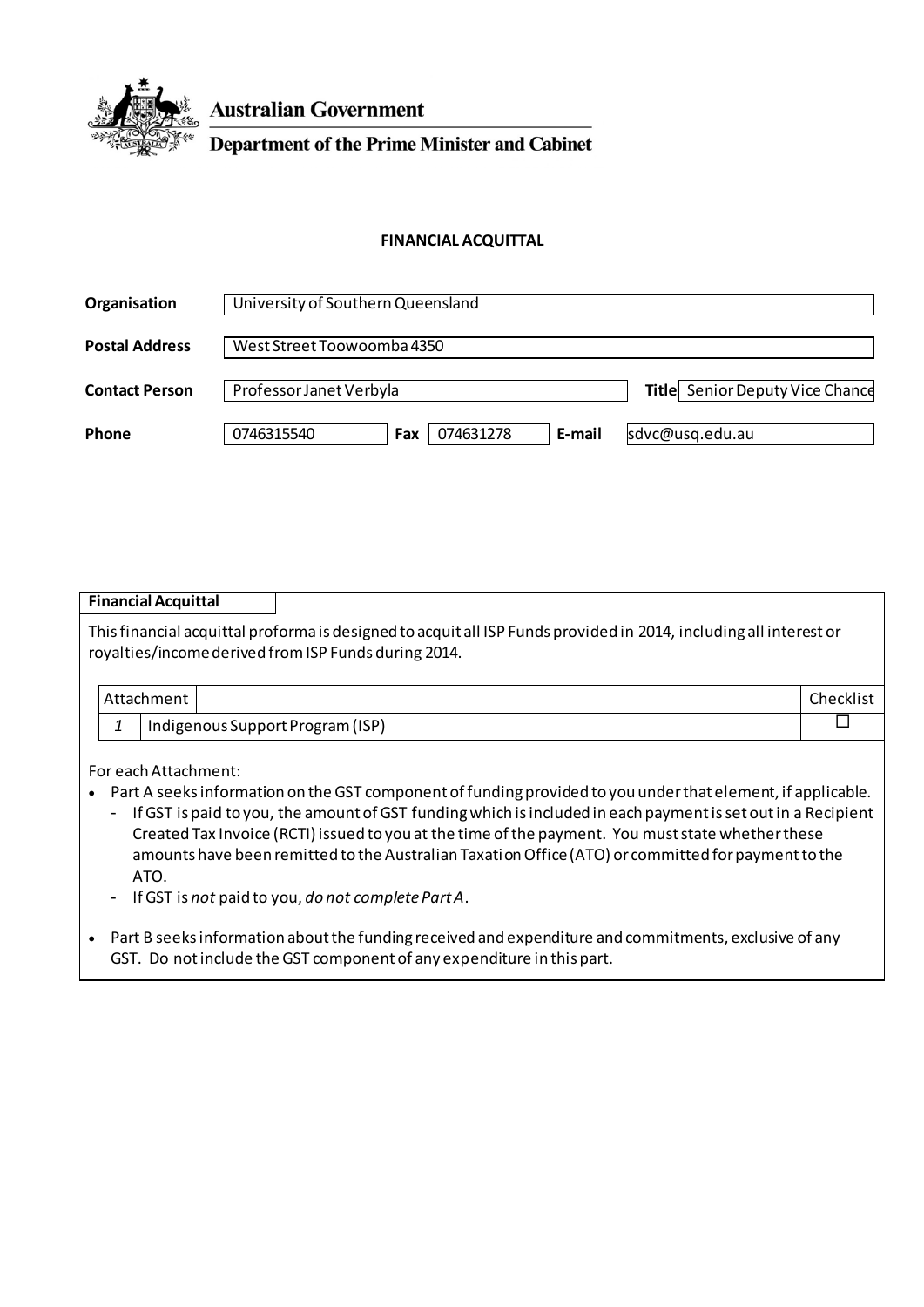#### **Certification**

*Complete this certification* after *you have completed the Financial Acquittal for any ISP funding which you have received in 2014 and after you have entered all relevant information in the Assets Register.*

|       | <b>ISP FUNDING RECIPIENT'S CERTIFICATION</b>                                                                                                                                                                                                                                                          |  |  |
|-------|-------------------------------------------------------------------------------------------------------------------------------------------------------------------------------------------------------------------------------------------------------------------------------------------------------|--|--|
|       | Professor Janet Verbyla                                                                                                                                                                                                                                                                               |  |  |
|       | (print name of chief officer or equivalent)                                                                                                                                                                                                                                                           |  |  |
|       | Senior Deputy Vice Chancellor                                                                                                                                                                                                                                                                         |  |  |
|       | (print position title)                                                                                                                                                                                                                                                                                |  |  |
|       | certify that:                                                                                                                                                                                                                                                                                         |  |  |
| (i)   | the details shown in this financial acquittal form and the accompanying pages - including the details of<br>assets acquired and disposed of - represent a complete, true and correct summary of transactions that took<br>place during the funding year under the Indigenous Education Program (ISP); |  |  |
| (ii)  | Funds were spent on activities and initiatives to achieve the outcomes/targets indicated in the Higher<br><b>Education Support Act 2003;</b>                                                                                                                                                          |  |  |
| (iii) | any interest earned or royalties/income derived from these Funds was expended on activities to advance the<br>objects of the Higher Education Support Act 2003; and                                                                                                                                   |  |  |
|       | I understand that:                                                                                                                                                                                                                                                                                    |  |  |
| (i)   | in the event that I have not remitted GST paid under the Agreement to the Australian Taxation Office, that it<br>is my obligation to remit those amounts, as required under the A New Tax System (Goods and Services Tax)<br>Act 1999; and                                                            |  |  |
| (i)   | it is an offence under the <i>Criminal Code Act 1995</i> to provide false or misleading information.                                                                                                                                                                                                  |  |  |
|       | 2/4/15<br>Inverligge<br>Signed:<br>Date:                                                                                                                                                                                                                                                              |  |  |

#### Privacy Notice

The Department of the Prime Minister and Cabinet (PM&C) collects your personal information (including your name, organisation and contact details) for the purposes of administering Indigenous Education Programmes. PM&C will not otherwise use or disclose your personal information without your consent unless required or authorised by or underlaw.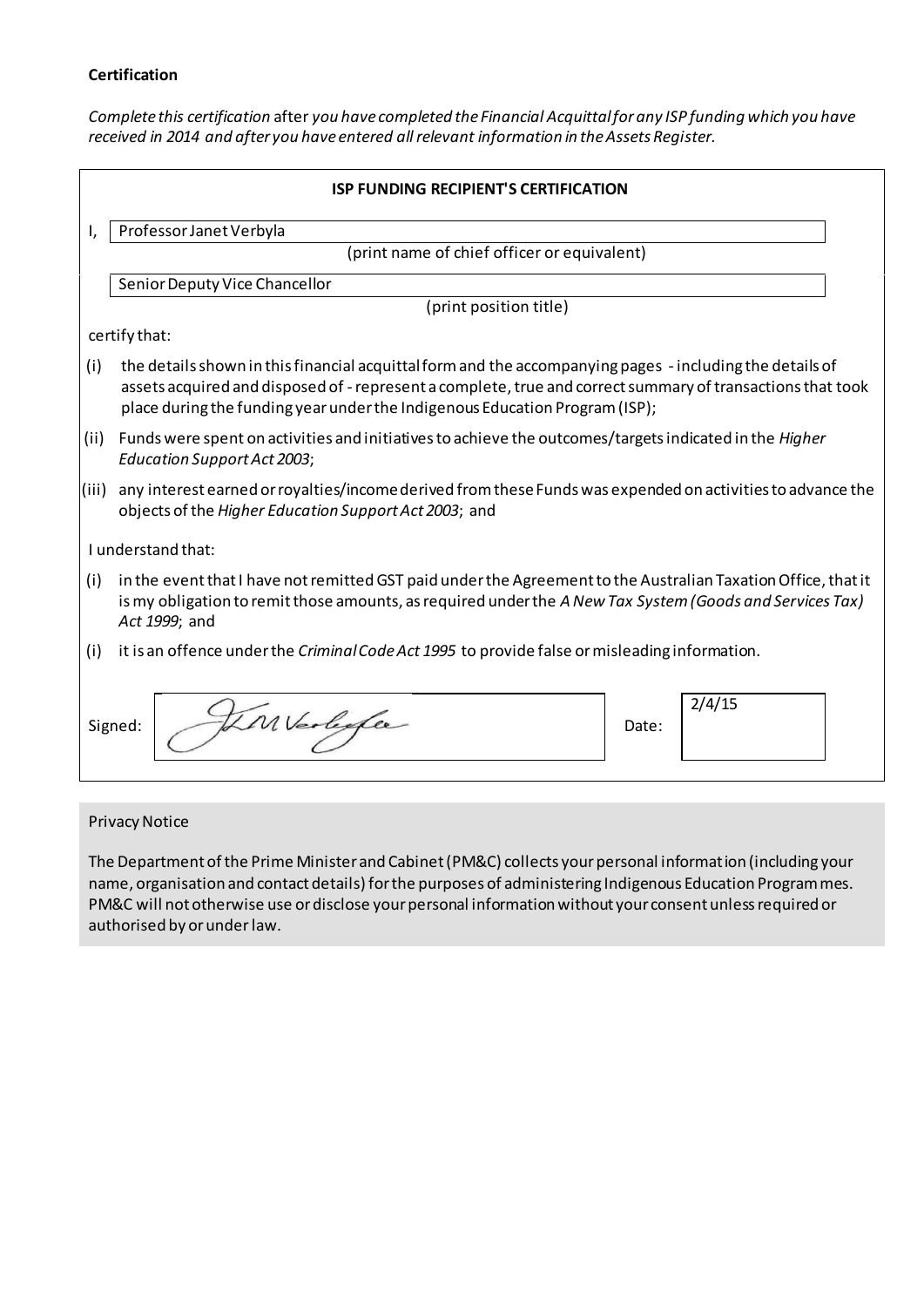### **ATTACHMENT 1 - Indigenous Support Program**

#### **Provider Name: University of Southern Queensland**

#### *For the 2014 funding year (1 January - 31 December 2014).*

### **PART A – If applicable, Goods and Services Tax (GST) paid under the Agreement:**

| 1. If applicable, GST received by you in 2014 as part of the Indigenous Support<br>Programme funding under the Higher Education Support Act 2003. This amount<br>is stated on your Recipient Created Tax Invoices (RCTIs). | \$.                 |  |  |
|----------------------------------------------------------------------------------------------------------------------------------------------------------------------------------------------------------------------------|---------------------|--|--|
| 2. If applicable, GST remitted or committed for payment to the Australian                                                                                                                                                  |                     |  |  |
| Taxation Office (ATO) (in the remittance instalments shown below)                                                                                                                                                          |                     |  |  |
| Amount remitted: \$                                                                                                                                                                                                        | Amount remitted: \$ |  |  |
| Date remitted:<br>Date remitted:<br>Date remitted:                                                                                                                                                                         |                     |  |  |

### **PART B - Acquittal Summary Details (excluding GST):**

#### **INCOME**

|          | 1. Unexpended Indigenous Support Programme funds from 2013 which were<br>committed for expenditure prior to 31/12/2013.                                     |             |
|----------|-------------------------------------------------------------------------------------------------------------------------------------------------------------|-------------|
|          | (+) 2. Unexpended and uncommitted Indigenous Support Programme funds<br>from 2013 which were approved for expenditure in 2014.                              |             |
|          |                                                                                                                                                             |             |
|          | (+) 3. Indigenous Support Programme funds provided in 2014. These amounts<br>appear on Recipient Created Tax Invoices (RCTIs) or Payment Advice<br>Letters. | \$1,060,000 |
| $(+)$ 4. | Interest, royalties and other income derived from Indigenous Support<br>Programme funds in 2014.                                                            | S           |
|          | (=) 5. Total Indigenous Support Programme funds to be acquitted in 2014.                                                                                    | \$1,060,000 |

#### **EXPENDITURE**

| 6. Total Indigenous Support Programme expenditure in 2014, excluding any<br>GST.                                                                                                   | \$1,060,000 |
|------------------------------------------------------------------------------------------------------------------------------------------------------------------------------------|-------------|
| (+) 7. Unexpended Indigenous Support Programme funds which were committed<br>for expenditure prior to 31/12/2014.                                                                  |             |
| (+) 8. Requested carryover into 2014 of unexpended Indigenous Support<br>Programme funds which were not committed for expenditure by<br>31/12/2014 – written approval date //2014. |             |
| (=) 9. Total Indigenous Support Programme funds which by 31/12/2014 were<br>fully expended and/or committed for expenditure.                                                       | \$1,060,000 |
| 10. Returns of 2014 Indigenous Support Program Funds by 31/12/2014.                                                                                                                |             |
| 11. Balance of Funds for 2014 (Unexpended/uncommitted Indigenous Support<br>Programme funds to be returned or recovered from 2014 entitlements).                                   | \$0         |

| 12. Balance of provider's Indigenous Support Programme bank account or<br>cost centre as at 31/12/2014. | \$0 |
|---------------------------------------------------------------------------------------------------------|-----|
|                                                                                                         |     |

1 The Department will only approve the rollover of unspent funds in exceptional circumstances.